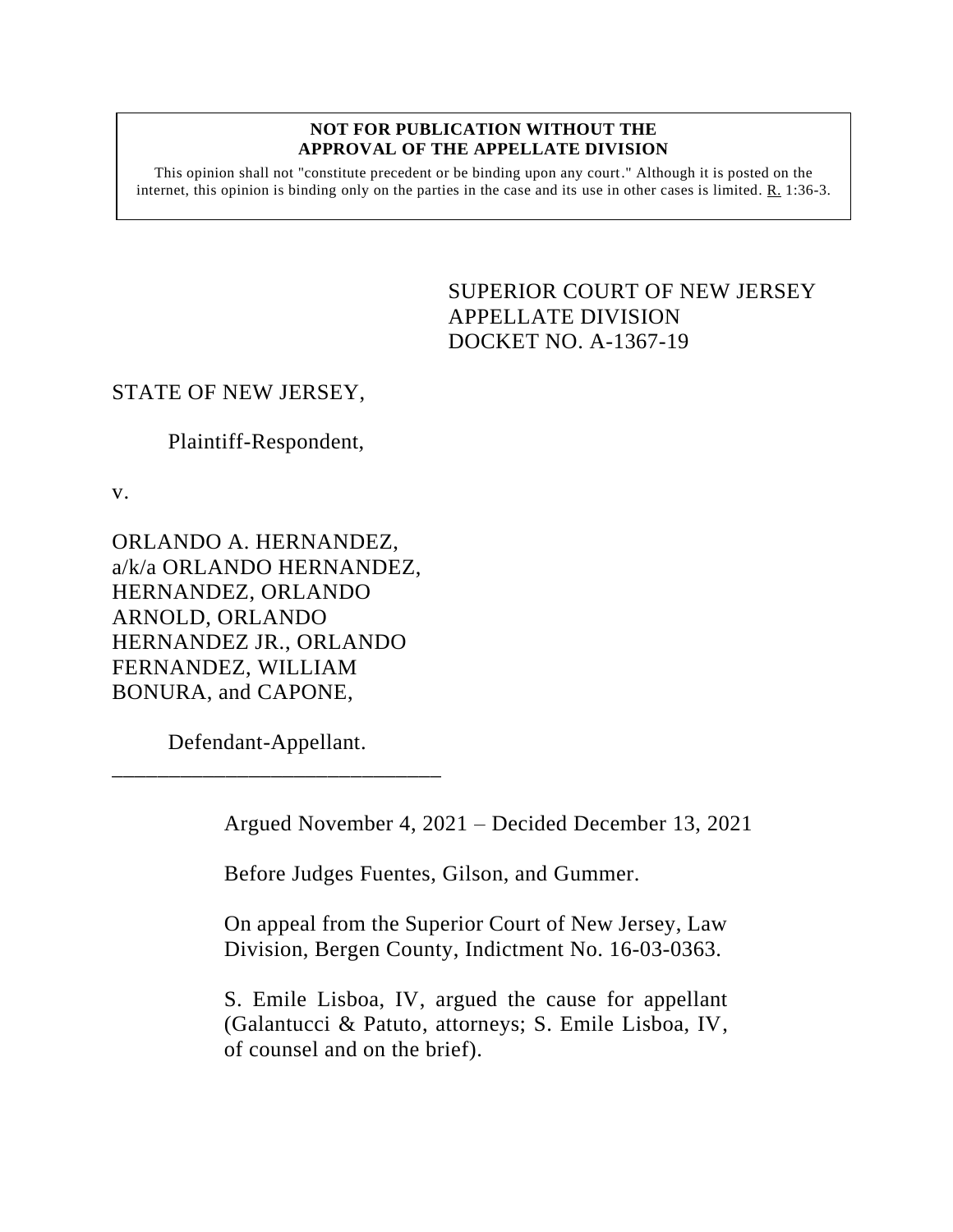Jaimee M. Chasmer, Assistant Prosecutor, argued the cause for respondent (Mark Musella, Bergen County Prosecutor, attorney; William P. Miller, Assistant Prosecutor, of counsel; Catherine A. Foddai, Legal Assistant, on the brief).

# PER CURIAM

After a judge denied his motion to suppress evidence seized during a purportedly consented-to motor-vehicle search, defendant Orlando A. Hernandez was tried before a jury on various drug-related offenses. Before receiving the jury's verdict, the trial judge learned the jury foreperson had left the jury room for an unknown time after the jury had begun deliberations and before it reached a verdict. Declining to interview each of the jurors to determine whether they had deliberated while the foreperson was absent, the trial court denied defendant's motion for a mistrial and accepted the jury's verdict convicting defendant of all charges. Because the motion judge should have granted the motion to suppress and the trial judge should have interviewed the jurors, we reverse.

## I.

We glean the following facts from the record developed during the suppression hearing and trial.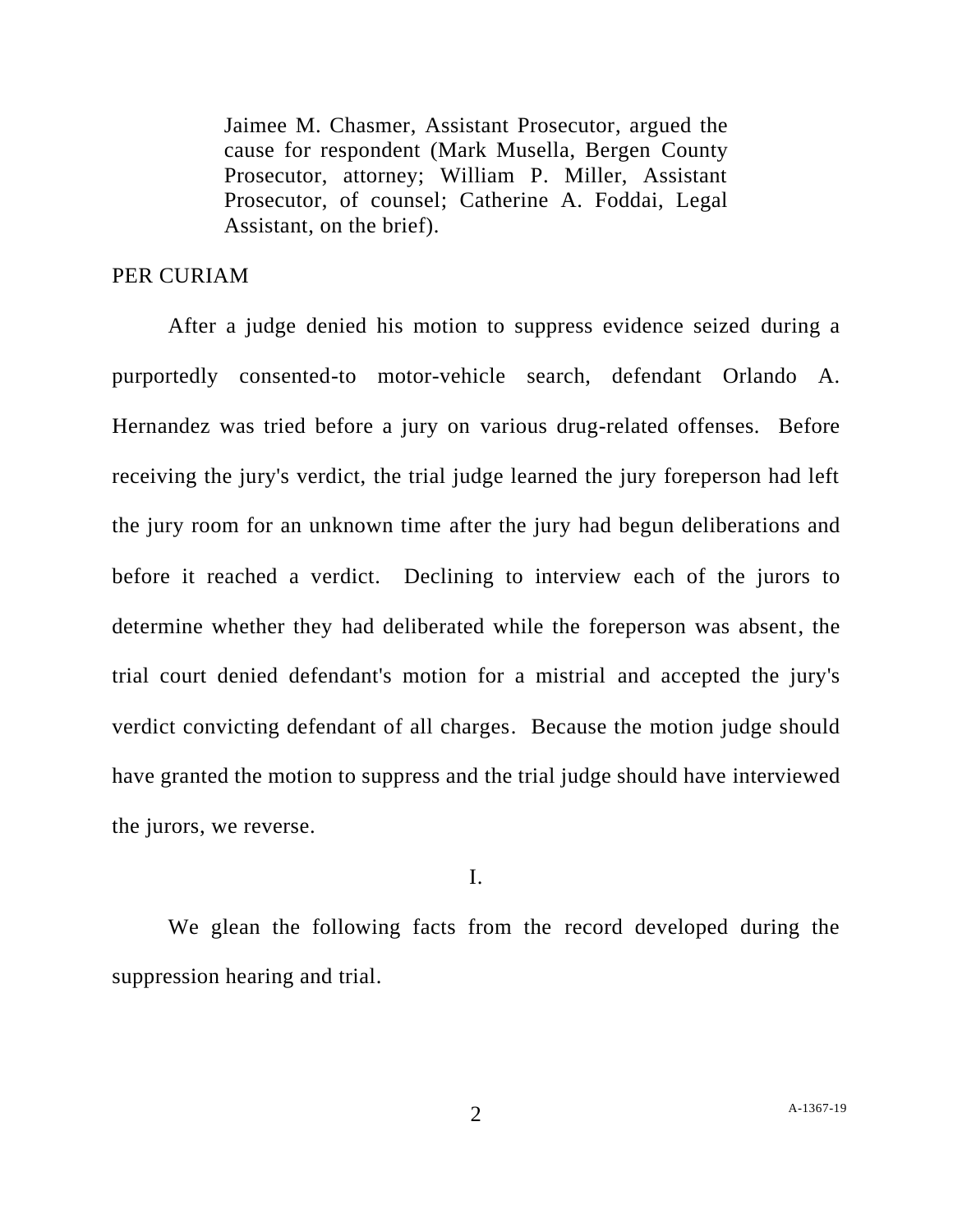While driving a patrol vehicle early on September 21, 2015, Lyndhurst police officer Paul F. Haggerty stopped at a red light, directly behind defendant's vehicle. From his vantage point, he could not read the vehicle's temporary registration, which was displayed in the top left corner of the vehicle's rear windshield. Because he could not read the temporary registration and because the vehicle did not have a driver's-side exterior rearview mirror, he decided to stop defendant's vehicle.

At about 1:12 a.m., the traffic light turned green, defendant's vehicle moved forward to merge onto a highway, and Haggerty activated his emergency lights and siren, attempting to "corral" defendant and prevent him from entering the highway. After defendant pulled his car over to the right side of the road, Haggerty exited his vehicle and approached the driver's side of defendant's vehicle. As he approached the vehicle, Haggerty was able to view the registration number. He saw in the vehicle a single occupant, later identified as defendant, and smelled burnt marijuana coming from the passenger compartment. Haggerty radioed headquarters and requested back-up "for officer safety purposes." Haggerty asked defendant if anyone had smoked marijuana in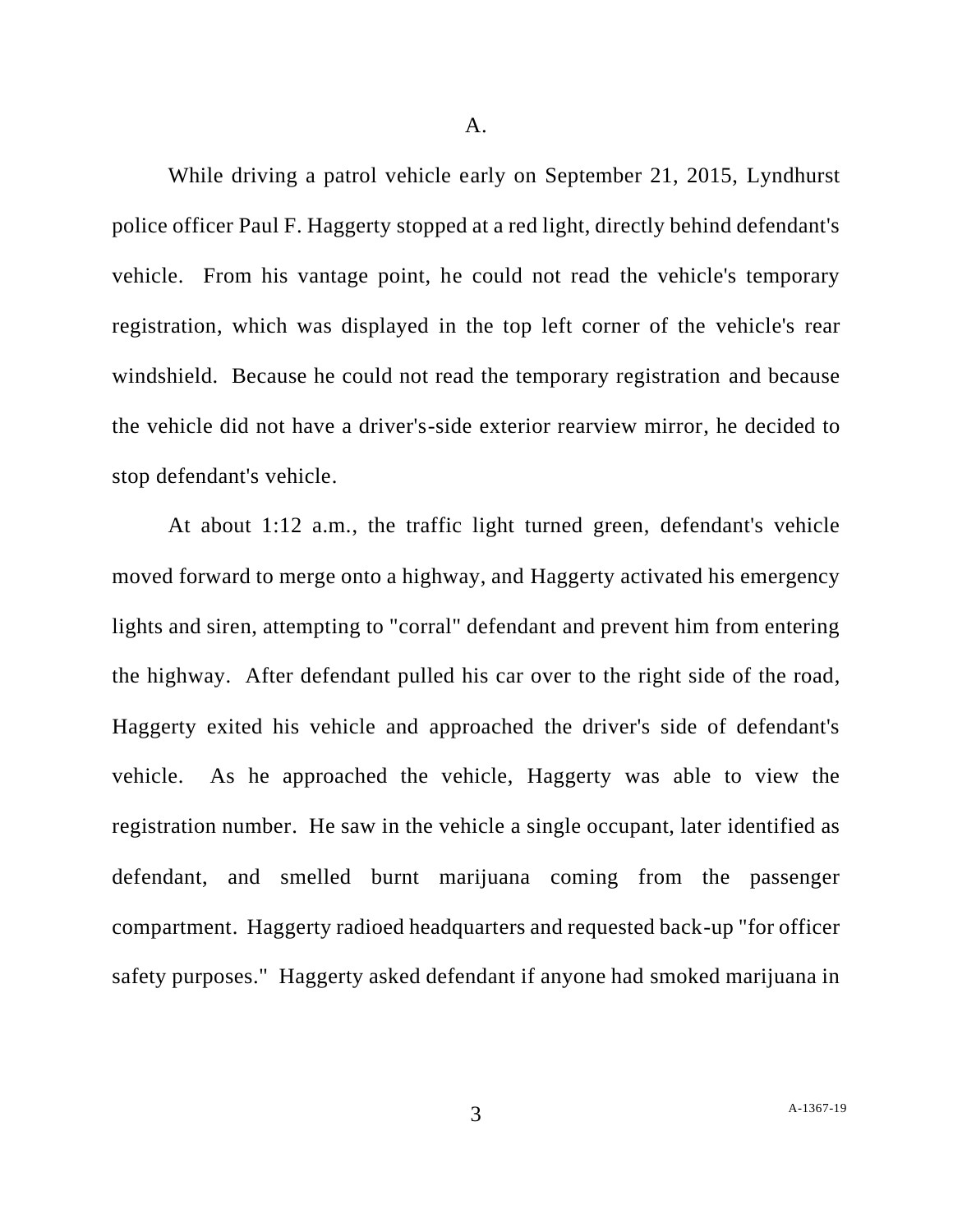the vehicle; defendant told him a friend had smoked marijuana in the vehicle earlier that evening, but the vehicle did not then contain any marijuana.

Officer DeCamp arrived as back-up. Haggerty asked defendant to step out of his vehicle, hoping to get "a better interview" with him. Haggerty characterized defendant's demeanor as "[a]rgumentative, challenging the basis for the stop." In response to Haggerty's questions, defendant told Haggerty he was coming from a friend's house, indicating the house was "over there," without providing the friend's name or address. Haggerty characterized those responses as "evasive." It isn't clear from the record whether Haggerty asked for the friend's name or address. Because of the suspected marijuana and the "potential of concealed weapons," Haggerty conducted a pat-down search of defendant and did not find any weapons, drugs, or other contraband on him.

Because of the "evasive" responses and the burnt-marijuana odor, Haggerty asked for defendant's consent to search his vehicle. When defendant declined to give his consent, Haggerty asked his supervisor, Lieutenant Michael Carrino, to come to the scene so he could authorize a request for the assistance of a Bergen County K-9 dog unit. Haggerty wanted the assistance of a K-9 unit because of "a suspicion based on the odor present, . . . the admission that somebody had smoked in the vehicle, . . . the argumentative behavior, and the

4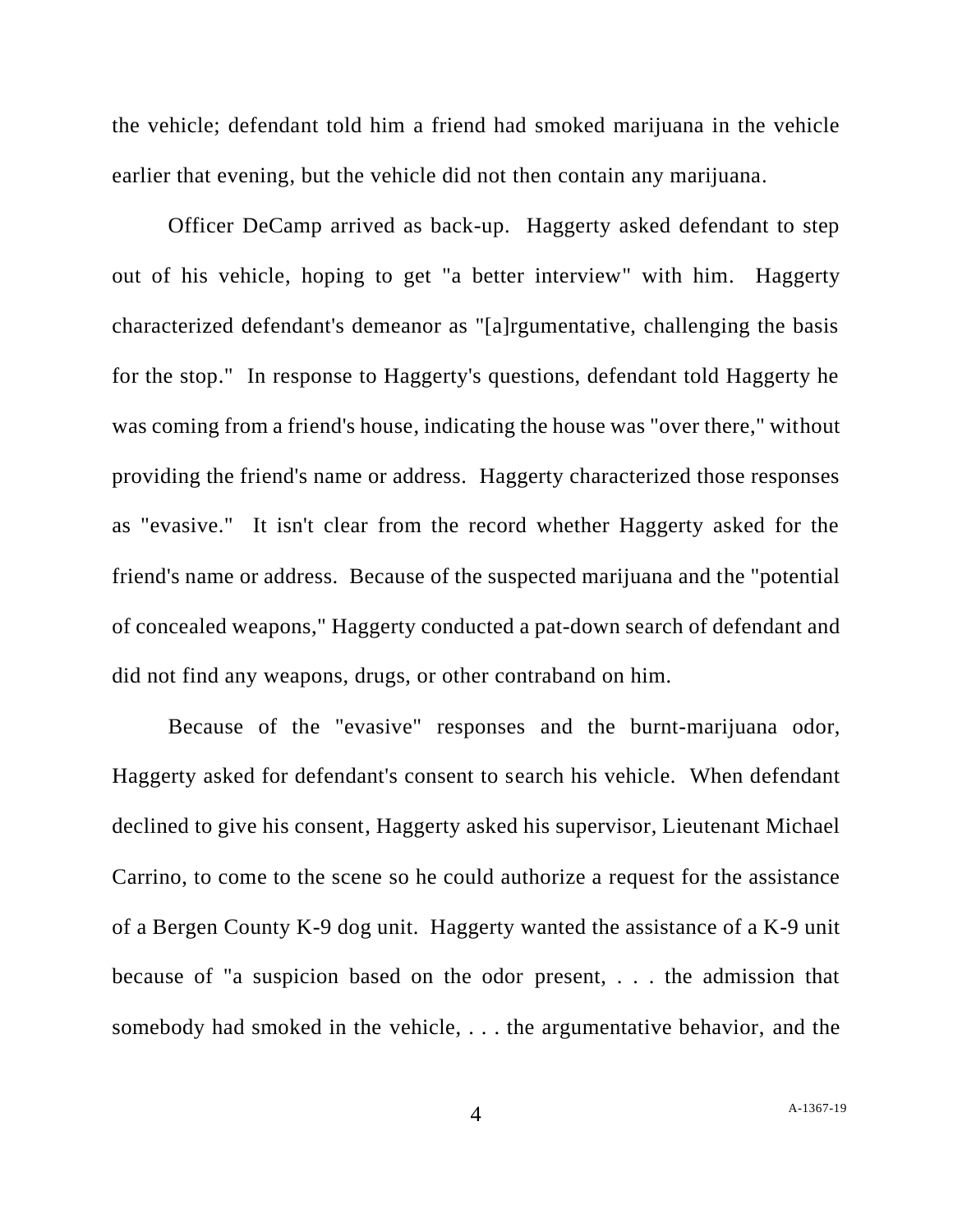evasive responses, as well as [his] suspicions that there may have been something illegal in the vehicle, whether it be contraband or weapon." Carrino arrived at the scene, spoke with Haggerty, and authorized the request of the K-9 unit.

Bergen County Sheriff's Officer Joseph Cutrona arrived on the scene with a narcotics dog. Cutrona's dog conducted an "exterior sniff of the vehicle." During that process, the dog alerted Cutrona to the possibility of the presence of narcotics by scratching at the front passenger-side bumper of the vehicle and at the seam between the driver's door and the rear passenger's door.

Haggerty advised defendant the dog had "hit positive for potential narcotics present in the vehicle" and that their next step would be to "impound the vehicle and apply for a search warrant." Defendant's home address was in Trenton. Haggerty thought it was "fair and reasonable" to ask again for defendant's consent to the search instead of seeking a search warrant because the search warrant process "could take several hours," defendant's home in Trenton was "not the close[s]t proximity to our jurisdiction," and there was "no other transportation home" for defendant if they impounded defendant's vehicle.

Haggerty told defendant, "I'll provide you with one final opportunity to consent. If not, we're going to be making [an] application for a search warrant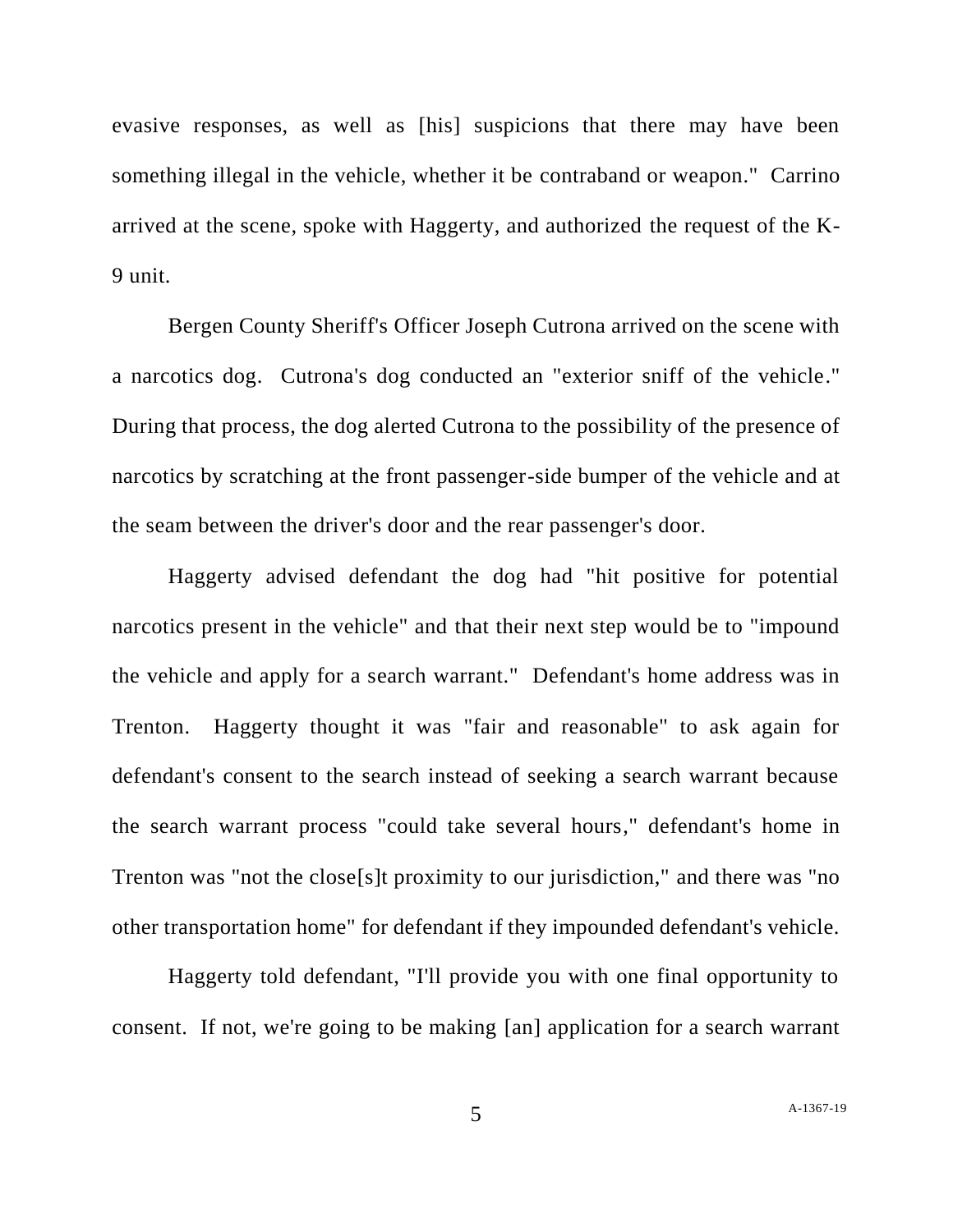and impounding the vehicle, and releasing you from the scene." Defendant consented to a search of the areas "where the dog hit." Rejecting defendant's consent to search just those areas, Haggerty advised defendant "that [is] not how a consent search works." Haggerty told him, "it's the entire vehicle" and "[t]he consent to search is not a specific area . . . it's . . . every compartment within, bumper to bumper." Lieutenant Carrino confirmed Haggerty's statement that any consent had to be of "the entire vehicle and every compartment within, not just where the dog hit." As to his rights with regards to the consent to search, Haggerty advised defendant:

> He had the . . . right to refuse . . . or stop . . . or if he had provided consent, stop the search at any time during the course of it. If he refused, he would be told that he'd be released on the scene once we identified him properly and we'd impound the vehicle for a search warrant application . . . .

Haggerty provided defendant with a "CONSENT TO SEARCH MOTOR VEHICLE" form and read it to him "line by line." Haggerty filled in portions of the form. For example, on the portion of the form stating "I, \_\_\_\_\_\_, do hereby consent to have members of the Lyndhurst Police Department and all other law enforcement agenc[ies] who may be cooperating with them, to conduct a complete search of: \_\_\_\_\_\_\_\_\_\_," Haggerty filled in defendant's name and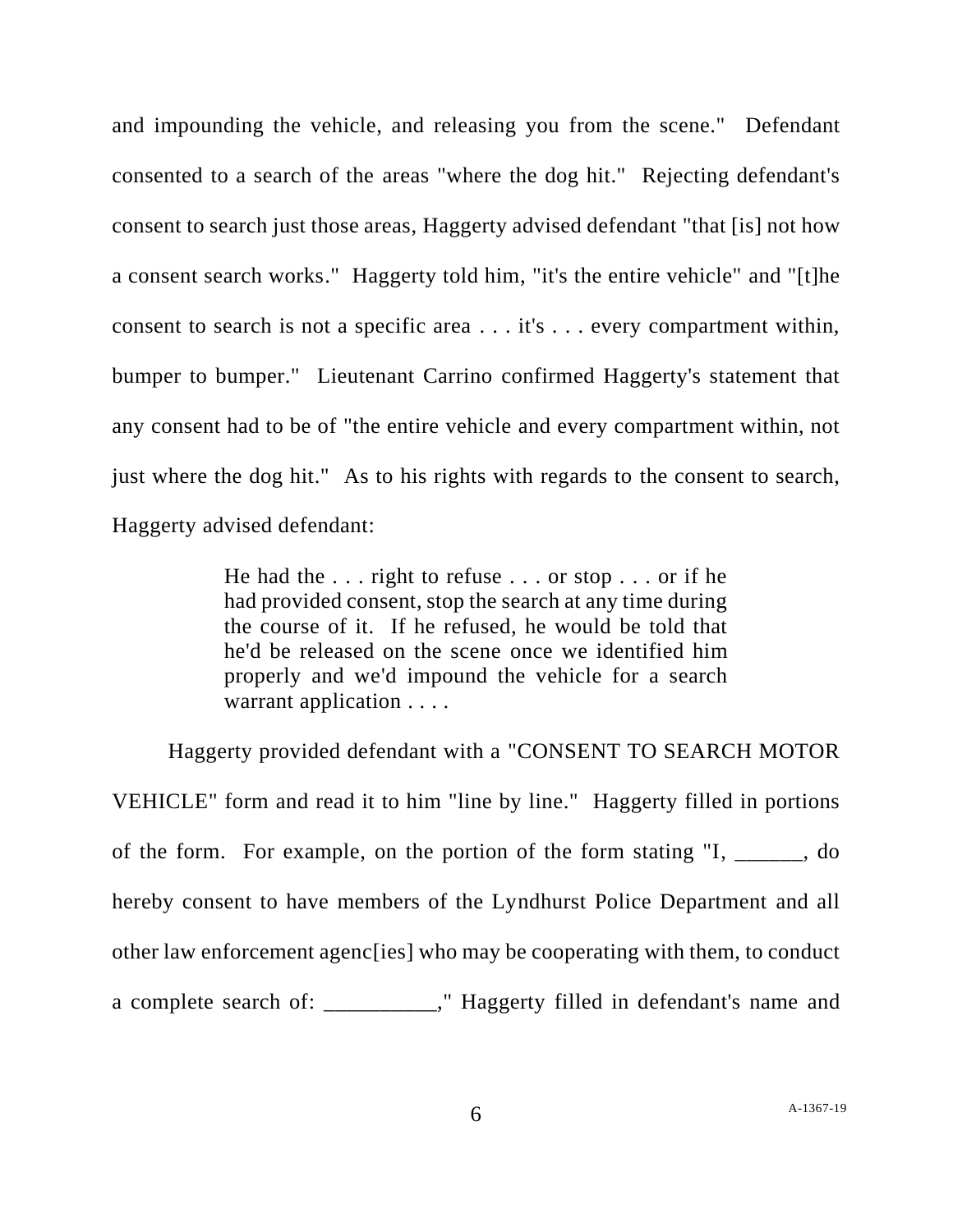wrote "my vehicle" and a description of the vehicle in the blanks provided to describe the extent of the search. The form also contained these provisions:

> I further authorize the same officers to remove any and all papers, property and effects which they may consider pertinent to their criminal investigation. I give this consent to search knowingly and voluntarily without fear, threat, coercion or promise of any kind. I have been further advised that I may withdraw my consent at any time during the search.

> I have been advised by [Haggerty] and fully understand that I have the right to refuse giving my consent to search and am aware that if I wish to exercise this right it would be respected.

Haggerty and defendant were both holding the form as Haggerty read it to defendant. Haggerty did not provide the form to defendant for his individual review. After Haggerty finished reading the form, defendant signed it.

Haggerty and Cutrona conducted the vehicle search. They had different recollections of how they conducted the search; Haggerty's recollection differed between his direct- and cross-examination testimony at the suppression hearing. Haggerty described the vehicle as having a "rear seat pass through" to the trunk compartment. During direct examination, Haggerty testified Cutrona, while in the rear seat of the vehicle, had "pulled a toolbox through the pass hole," "opened up the toolbox, [and] located a plastic shopping bag." The bag contained a substance Haggerty suspected based on its packaging was cocaine.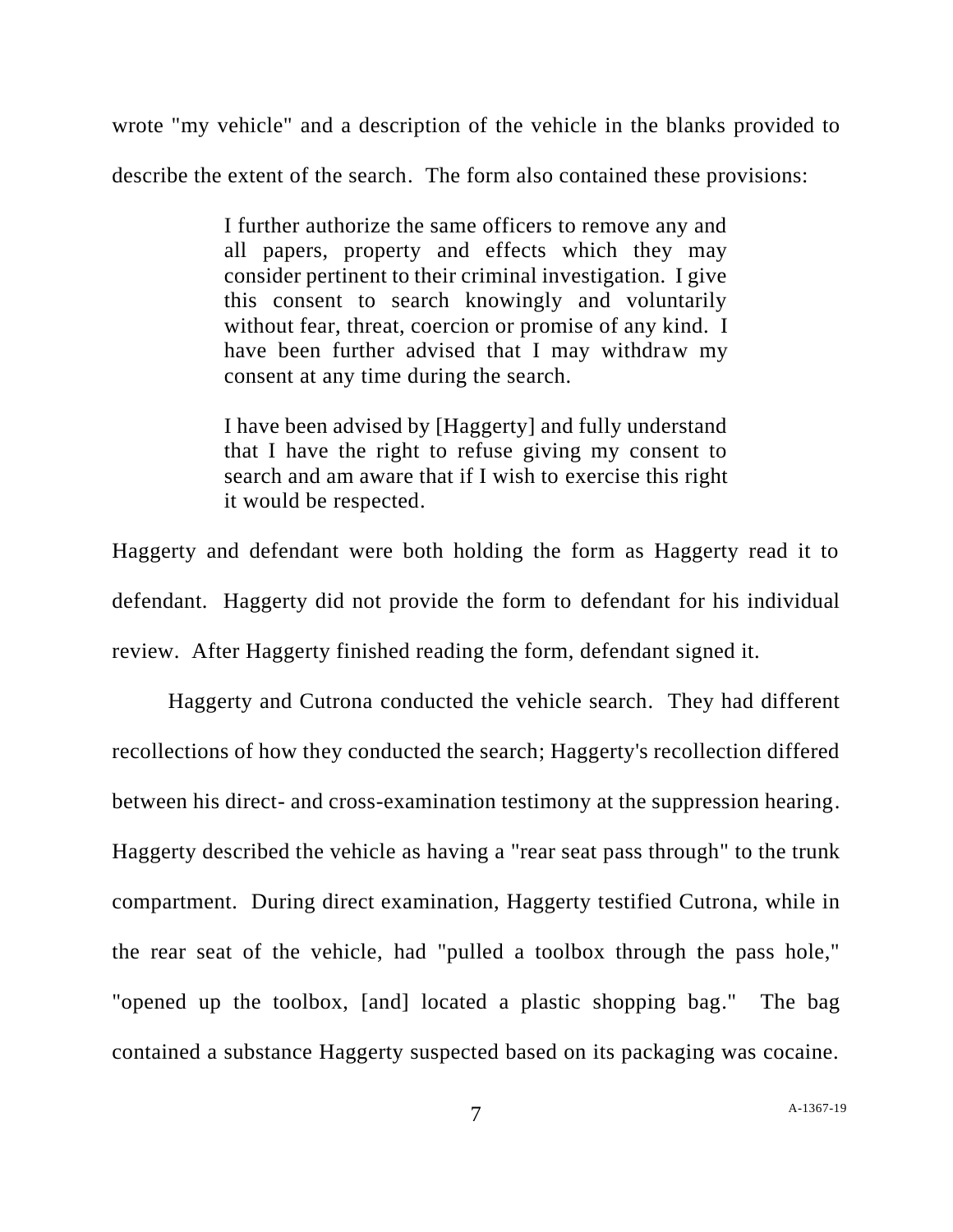On cross-examination, Haggerty testified the toolbox had remained in the trunk and "we pulled the contraband through the hole, from the toolbox." He described the toolbox as having "snaps on it." He denied being "hands on with the toolbox." They did not seize the toolbox and secure it as evidence because his police department had a small evidence room and the toolbox was "too large and it takes up space for unnecessary reasons."

Cutrona described the vehicle as having seats that could be folded down. According to Cutrona, he opened the rear passenger door, folded down the rear seat, reached in, found a metal toolbox behind the rear passenger seat on the driver's side, put his hand in the toolbox, was "pricked" by something, and pulled his hand back. Haggerty then searched the toolbox and found the bag that contained the cocaine.

Haggerty arrested defendant, handcuffed him, and issued tickets for operation of a motor vehicle while in possession of a controlled dangerous substance, N.J.S.A. 39:4-49.1, improper display of registration plates, N.J.S.A. 39:3-33, and failure to have a driver's side, external rearview mirror, N.J.S.A. 39:3-71. DeCamp transported defendant to police headquarters, when, for the first time, he was advised of his rights under Miranda v. Arizona, 384 U.S. 436 (1966). Police subsequently determined the plastic shopping bag contained 9.7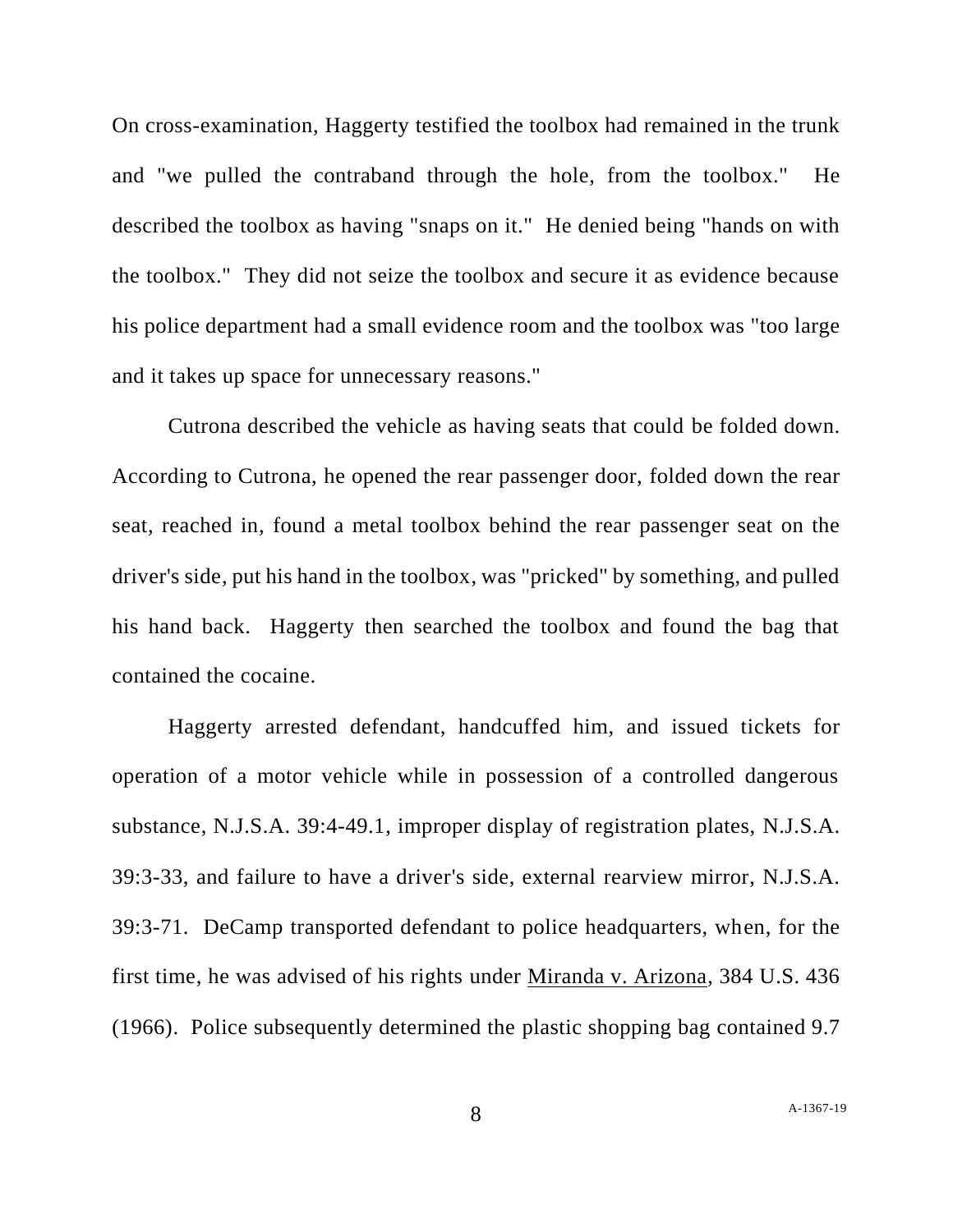ounces of cocaine. They did not find any raw or burnt marijuana in the vehicle or any drugs in the areas identified by the narcotics dog.

### B.

A grand jury indicted defendant and charged him with first-degree possession of five or more ounces of cocaine with the intent to distribute, N.J.S.A. 2C:35-5(a)(1) and (b)(1); third-degree possession of cocaine, N.J.S.A.  $2C:35-10(a)(1)$ ; third-degree possession of cocaine with intent to distribute while within 1,000 feet of a school, N.J.S.A. 2C:35-7; and second-degree possession of cocaine with intent to distribute while within 500 feet of a public park, N.J.S.A. 2C:35-7.1. The State dismissed the last two charges before trial.

Defendant moved to suppress all evidence seized during the September 21, 2015 vehicle stop. The motion judge conducted a two-day evidentiary hearing, during which the State called Haggerty and Cutrona and defendant called a witness admitted by the judge as a dog-sniff expert.

In a written opinion, the motion judge denied defendant's motion. She found Haggerty's stop of defendant's vehicle was supported by Haggerty's reasonable and articulable suspicion defendant had been or was committing a Title 39 offense, specifically violations of N.J.S.A. 39:3-33 and -71 for, respectively, affixing the temporary registration improperly to the rear

9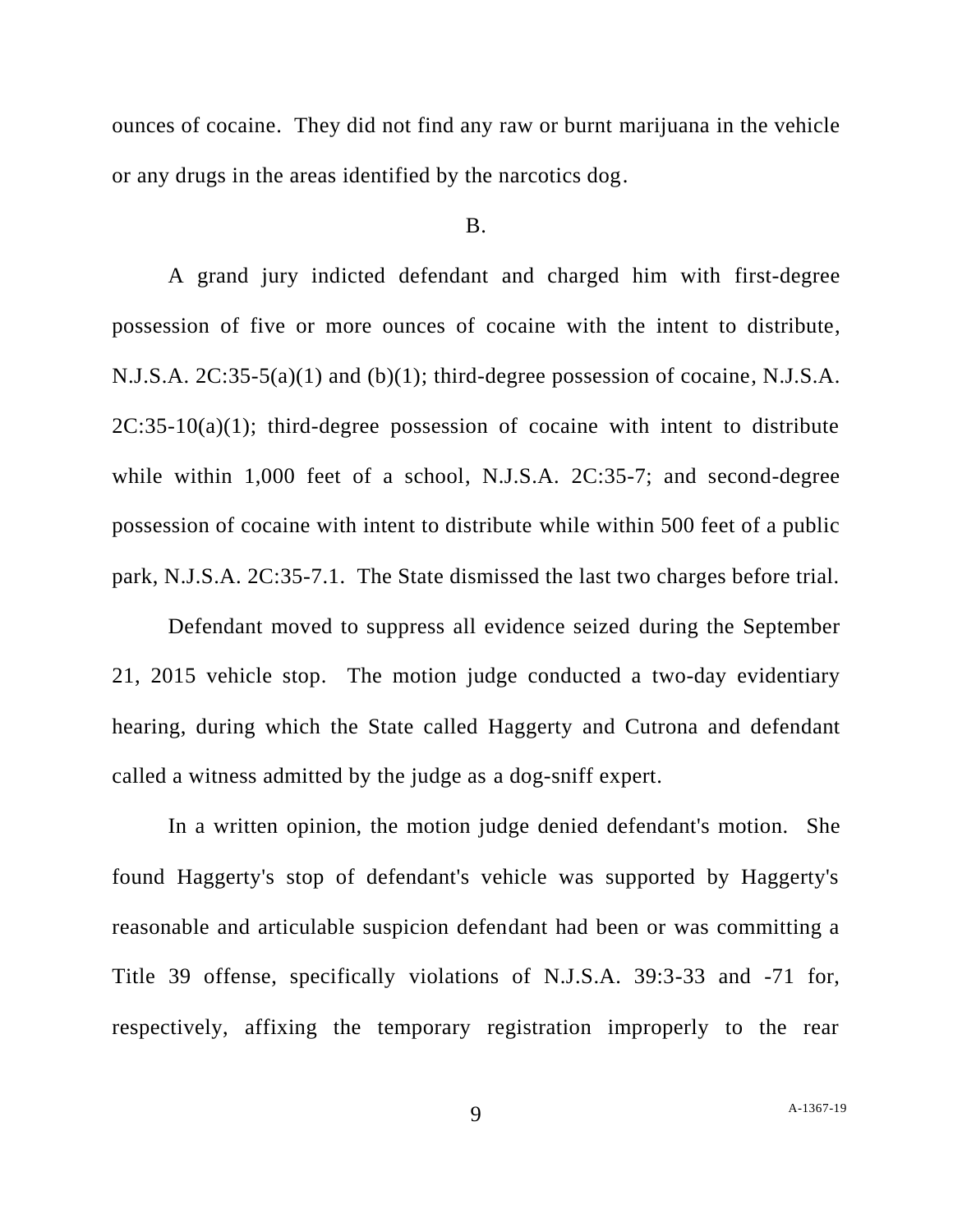windshield and not having a driver's-side, external rearview mirror. Although she found the pat-down search had violated defendant's constitutional rights, the motion judge concluded the discovery of the cocaine was sufficiently attenuated from the unlawful pat-down search to permit its introduction into evidence at trial. The motion judge held the removal of defendant from the vehicle, the narcotics-dog sniff, and the vehicle search had not violated defendant's rights. With respect to the vehicle search, the judge found defendant knowingly and voluntarily had consented to the search.

Although she found both Haggerty and Cutrona to be credible, the motion judge did not address or resolve some of the inconsistencies in their testimony regarding how they conducted the vehicle search. For example, she did not address the officers' directly divergent testimony as to which of them opened the toolbox and found the cocaine and Haggerty's conflicting testimony that Cutrona had pulled the toolbox through the pass hole and that the toolbox had never left the trunk. In rendering her decision, the motion judge also made factual findings that were not supported by the record. For example, she found defendant had advised Haggerty he had "just come from a friend's house, but could not remember the friend's name." Haggerty did not testify defendant had said he could not remember his friend's name or that he had asked defendant to provide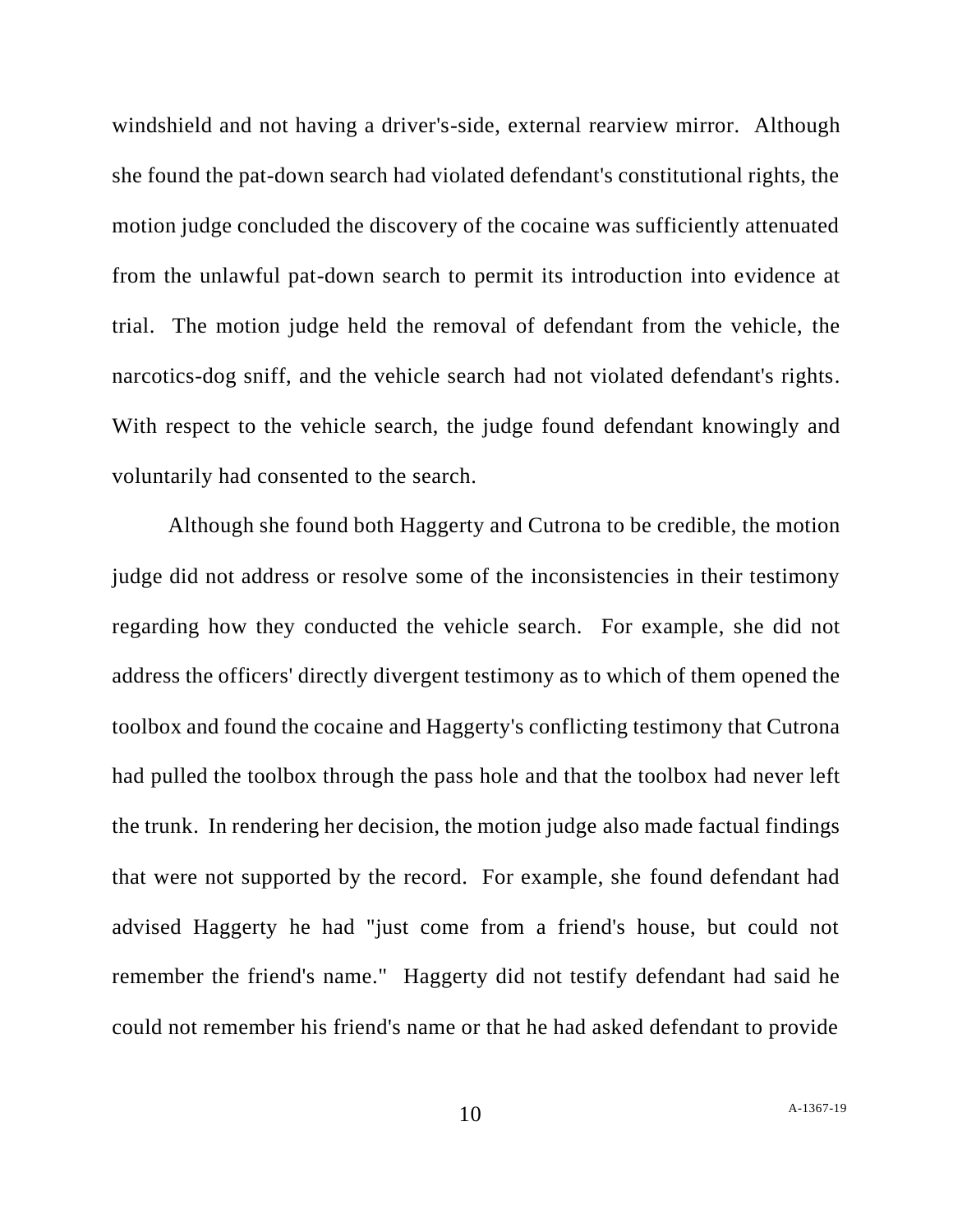his friend's name. The motion judge found defendant's purported "failure to provide the location or name of the friend" to be "the sort of evasive responses that might suggest [defendant] had smoked marijuana earlier." From that finding, she concluded defendant had admitted his guilt before consenting to the search, a factor she considered in holding defendant's consent had been voluntary.

 $C<sub>c</sub>$ 

A jury and a different judge presided over defendant's trial. The trial judge included in the jury charge the following instructions, each of which is contained in the Model Criminal Jury Charges:

- The verdict must represent the considered judgment of each juror and be unanimous as to each charge. This means all of you must agree if the defendant is guilty or not guilty on each charge.
- It is your duty as jurors to consult with one another and to deliberate with a view to reaching an agreement if you can do so without violence to individual judgment.
- Each of you must decide the case for yourself, but do so only after an impartial consideration of the evidence with your fellow jurors.
- In the course of your deliberations, do not hesitate to reexamine your own views and change your opinion if convinced it is erroneous but not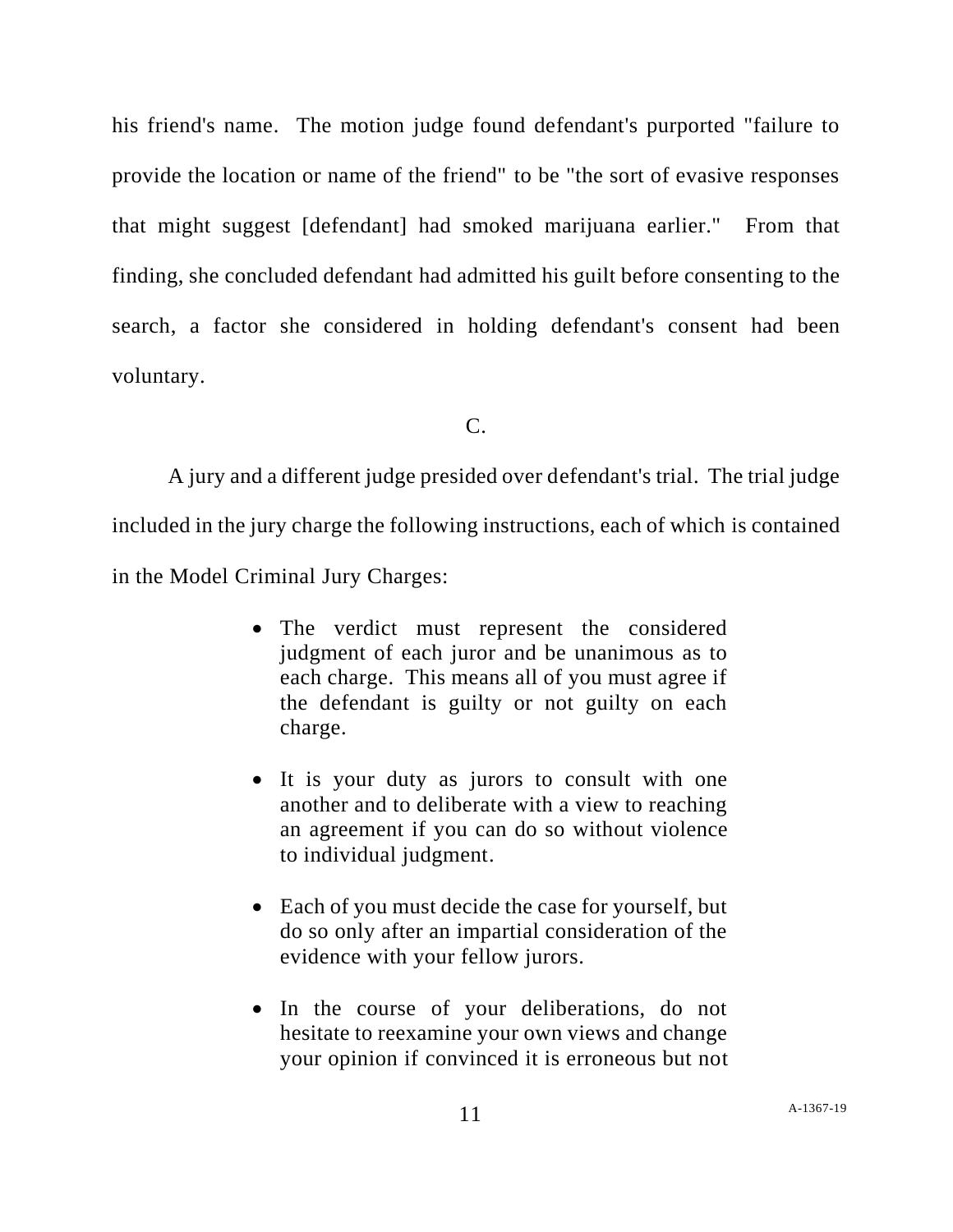– but do not surrender your honest conviction as to the weight or effect of evidence solely because of the opinion of your fellow jurors or for the mere purpose of returning a verdict.

• Your verdict, whatever it may be as to each crime charged, must be unanimous. Each of the twelve members of the deliberating jury must agree as to the verdict.

After naming juror number one as the foreperson, the trial judge instructed "[y]ou will preside over the deliberations and tell us a verdict when it's reached" and "[i]t is your responsibility to lead the deliberations."

The jury received the case at 4:19 p.m. Pressing a buzzer, the jury notified the court clerk it had reached a verdict at about 5:00 p.m. Around 5:05 p.m., the trial judge became aware juror number one had left the jury room to use the hallway bathroom several minutes before the jury had pressed the buzzer indicating it had reached a verdict. The trial judge saw the back of the juror leaving but thought he was a staff member. Defense counsel saw the juror in the hallway entering the restroom; he returned to the courtroom to advise the court clerk he had seen a juror in the hallway.

Before the jury returned its verdict, the trial judge had juror number one brought into the courtroom and examined him under oath. The judge told juror number one, "[n]ormally, when a jury is impaneled, you cannot leave that room"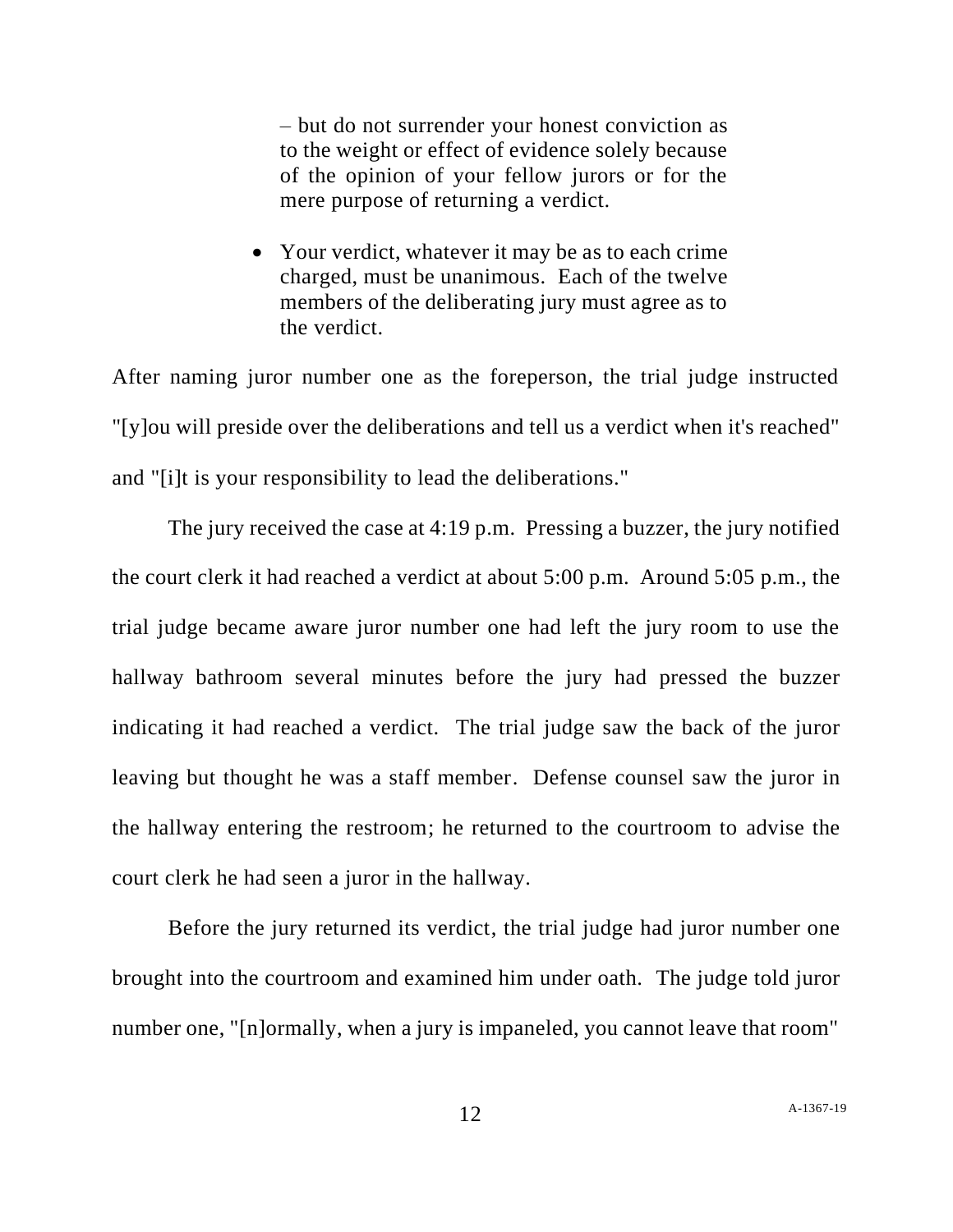and asked him what had happened. Juror number one stated he had left the jury room to use the restroom in the hallway. He stated no one was in the restroom and he "did not speak to anybody" while using the restroom.

The trial judge asked him if deliberations had "concluded at that point." He initially responded, "Yes, Your Honor." However, on further inquiry, juror number one stated deliberations had not concluded before he left the jury room but only after he had returned from the restroom:

> THE COURT: Had the deliberations concluded at that point?

JUROR NUMBER ONE: Yes, Your Honor.

THE COURT: So you concluded with your fellow jurors coming to some conclusion. And then you just decided to run to the restroom quickly before you came out. Is that it?

JUROR NUMBER ONE: If -- no. At the time when I used the restroom, not everybody was set on a unanimous answer. But I had to use the restroom, so I just went to the restroom. I really just had to use the restroom.

THE COURT: You're – believe me, I understand. So then when you came back –

JUROR NUMBER ONE: Yes, Your Honor.

THE COURT: -- did you, as a collaborative group, did you come to some conclusion, all of you together?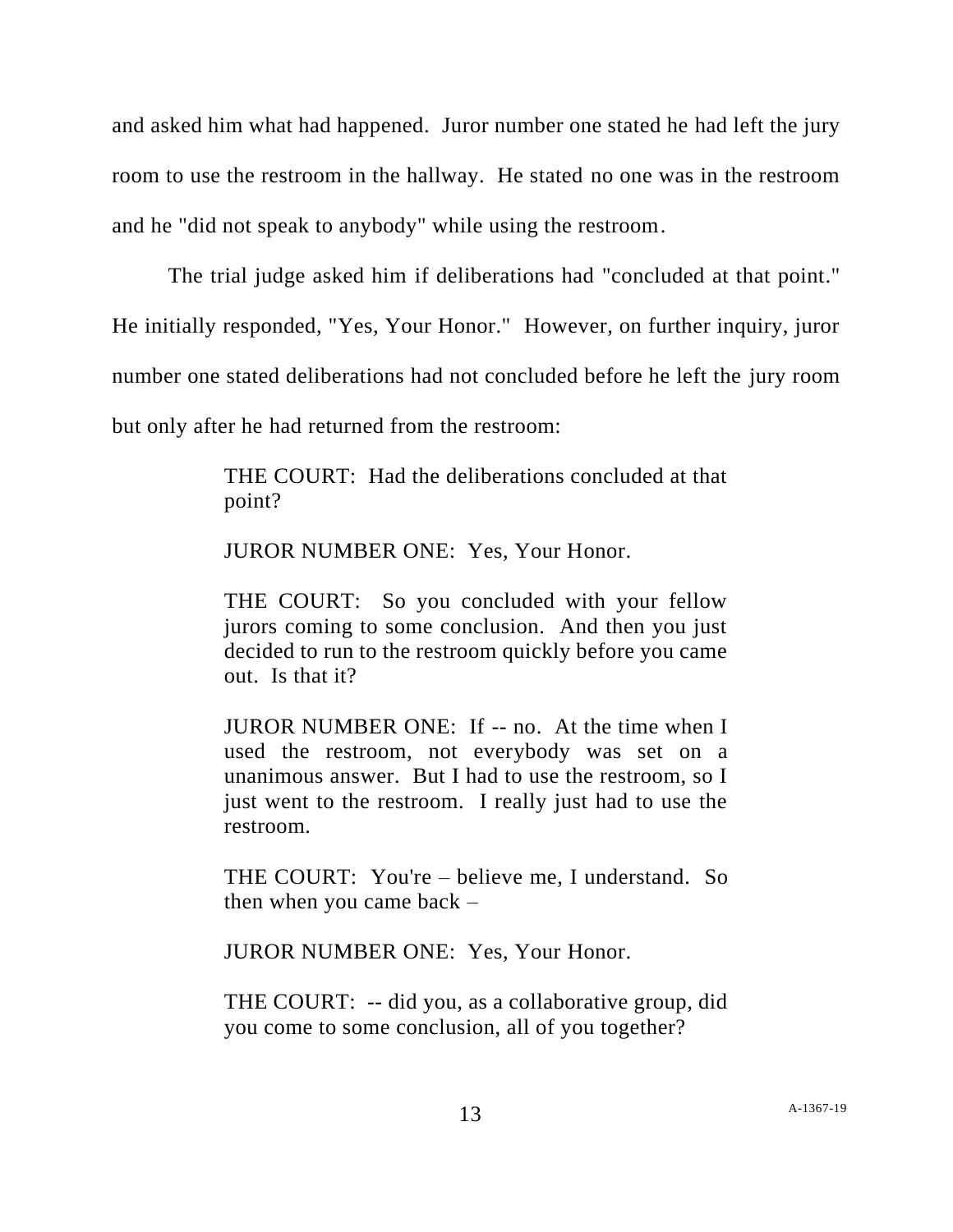JUROR NUMBER ONE: Yes. When I came back, we decided on a decision.

As juror number one was being moved into a different room, counsel noticed he had a piece of paper in his hand. Because it might have been the verdict sheet, the trial judge asked a sheriff's officer to retrieve it from him and place it in an envelope.

Outside of the presence of the jurors, counsel and the trial judge agreed, based on juror number one's testimony, the other members of the jury could have deliberated while juror number one was out in the hallway restroom. The trial judge discussed with counsel what action the court should take, contemplating sending juror number one back into the jury room to confirm that the jurors were in agreement, excusing him and seating one of the alternate jurors on the jury, or conducting a voir dire of the other jurors to determine whether they continued to deliberate after juror number one had left the jury room. The trial judge decided to excuse the jurors for the day and to bring them back the next day to voir dire them on "their perception of the status of the deliberations . . . when that one juror departed."

The following day, defense counsel asked for a mistrial, "based on the observations that we know already" and on Rule 1:8-2(a)'s requirement that a "deliberating jury in a criminal action . . . consist of 12 persons." Alternatively,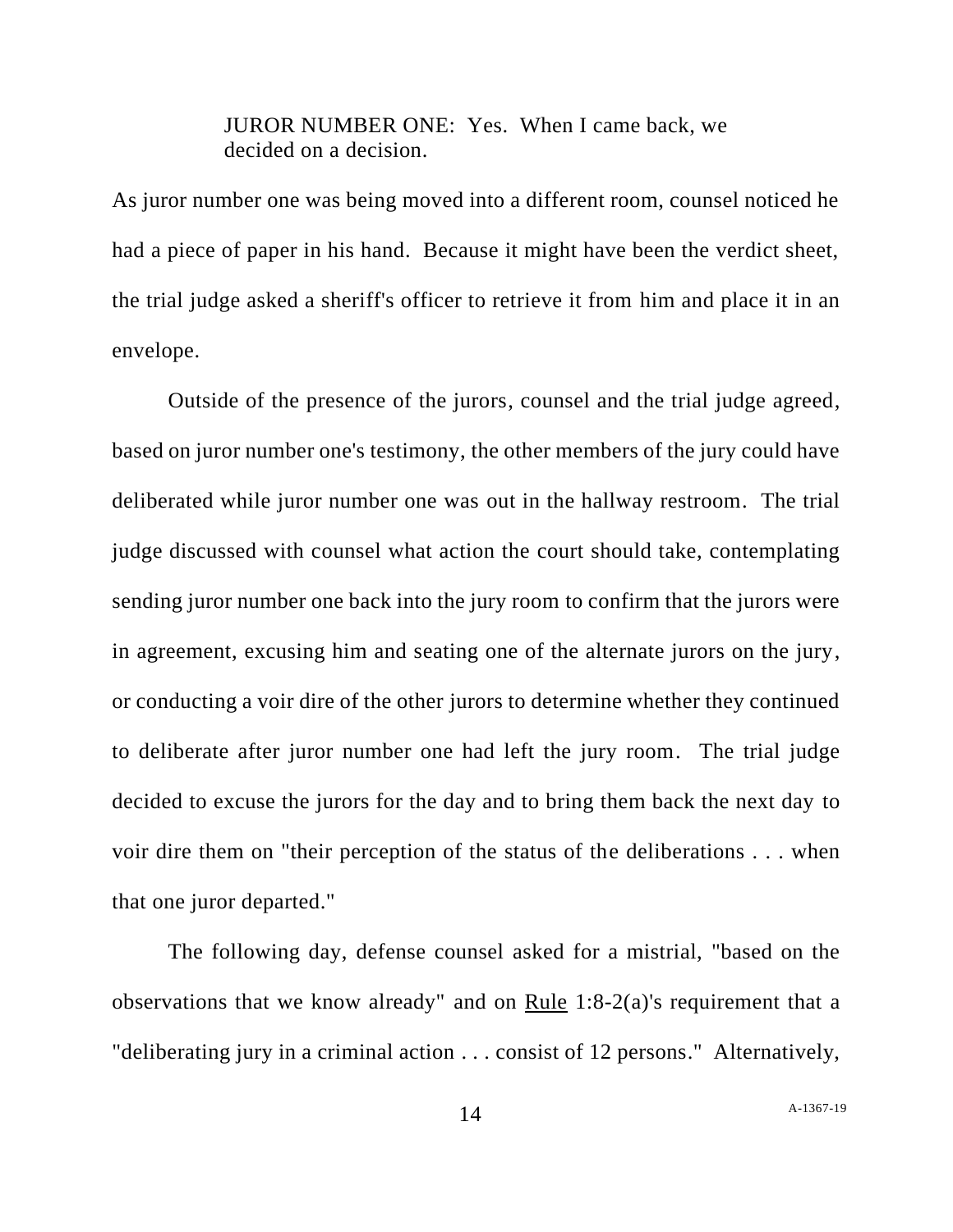he argued the court had to conduct a voir dire of the other jurors "as to whether or not the case was discussed while [juror] number [one] was out of the room." The trial judge denied both requests. The judge found voir dire of the remaining jurors "could have no meaningful conclusion or resolution. In fact, it could open the door to our peeking into the inside of actually what happened in that jury room." Noting that "people need to use bathrooms during their deliberations" and "[w]e don't directly instruct jurors to stop communicating when a juror is using the bathroom," the judge decided to "accept the verdict from the jury undisturbed." The jury found defendant guilty of both counts.

Defendant moved for a judgment of acquittal notwithstanding the verdict pursuant to Rule 3:18-2 or, alternatively, for a new trial pursuant to Rule 3:20- 1, arguing, among other things, that the jury's "deliberations did not consistently occur between all twelve jurors" and that the "absence of a juror for several minutes during deliberation" was cause for a new trial. The trial judge denied the motion in its entirety in a written opinion. Because the "court ha[d] no information showing that the defendant was prejudiced by the brief absence of juror number one," the judge held

> this separation holds no greater prejudicial weight than if juror number one were to use the restroom in the jury room. Were he to use the restroom alone in the jury room, the court assumes that the door would be closed,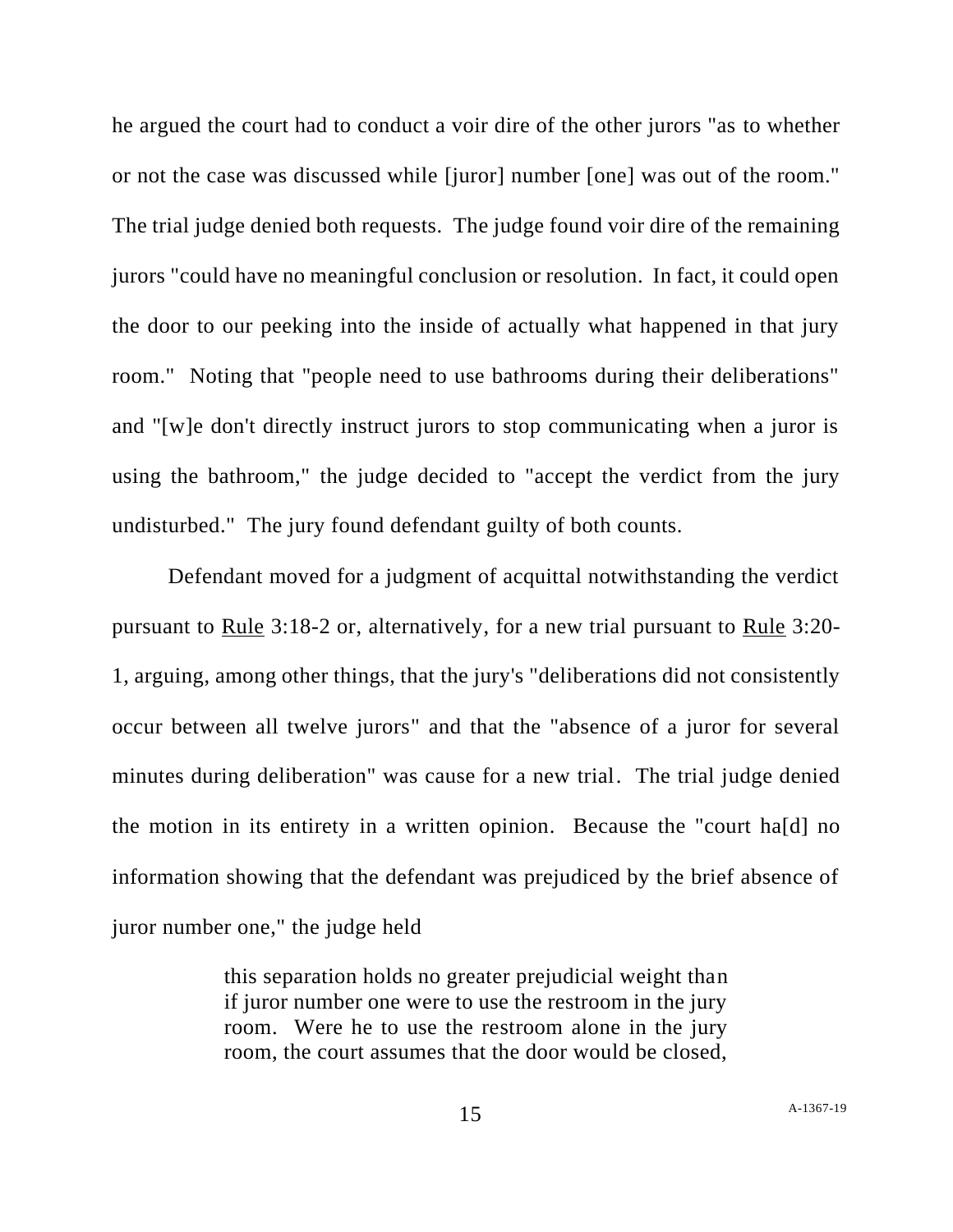and the juror would have been unable to participate in any deliberations that may have taken place in the common area of the jury room during that time. Additionally, the court has no reason to believe that substantial deliberation took place among the remaining eleven jurors while [juror number one] was briefly out of the room.

The judge also concluded, based on a jury charge that the jury foreperson would

lead all jury deliberations, she had to "assume, absent any evidence to the

contrary, that the jurors did not deliberate without the foreperson."

The trial judge subsequently sentenced defendant to a term of twenty-

years imprisonment with ten years of parole ineligibility.

In this appeal, defendant argues:

POINT I: THE STOP, CUSTODIAL DETENTION OF DEFENDANT, AND THE SEARCH OF HIS VEHICLE VIOLATED DEFENDANT'S RIGHTS UNDER THE FOURTH AMENDMENT AND ART. I, PARA. 7 OF THE NEW JERSEY CONSTITUTION; AND ALL EVIDENCE DERIVED THEREFROM, BOTH VERBAL AND PHYSICAL, SHOULD HAVE BEEN SUPPRESSED.

> A. The stop of Defendant's vehicle was without reasonable suspicion of a motor vehicle violation.

> B. The Defendant was unlawfully in "custody," the constitutional equivalent of an "arrest" from the outset of the stop of his vehicle.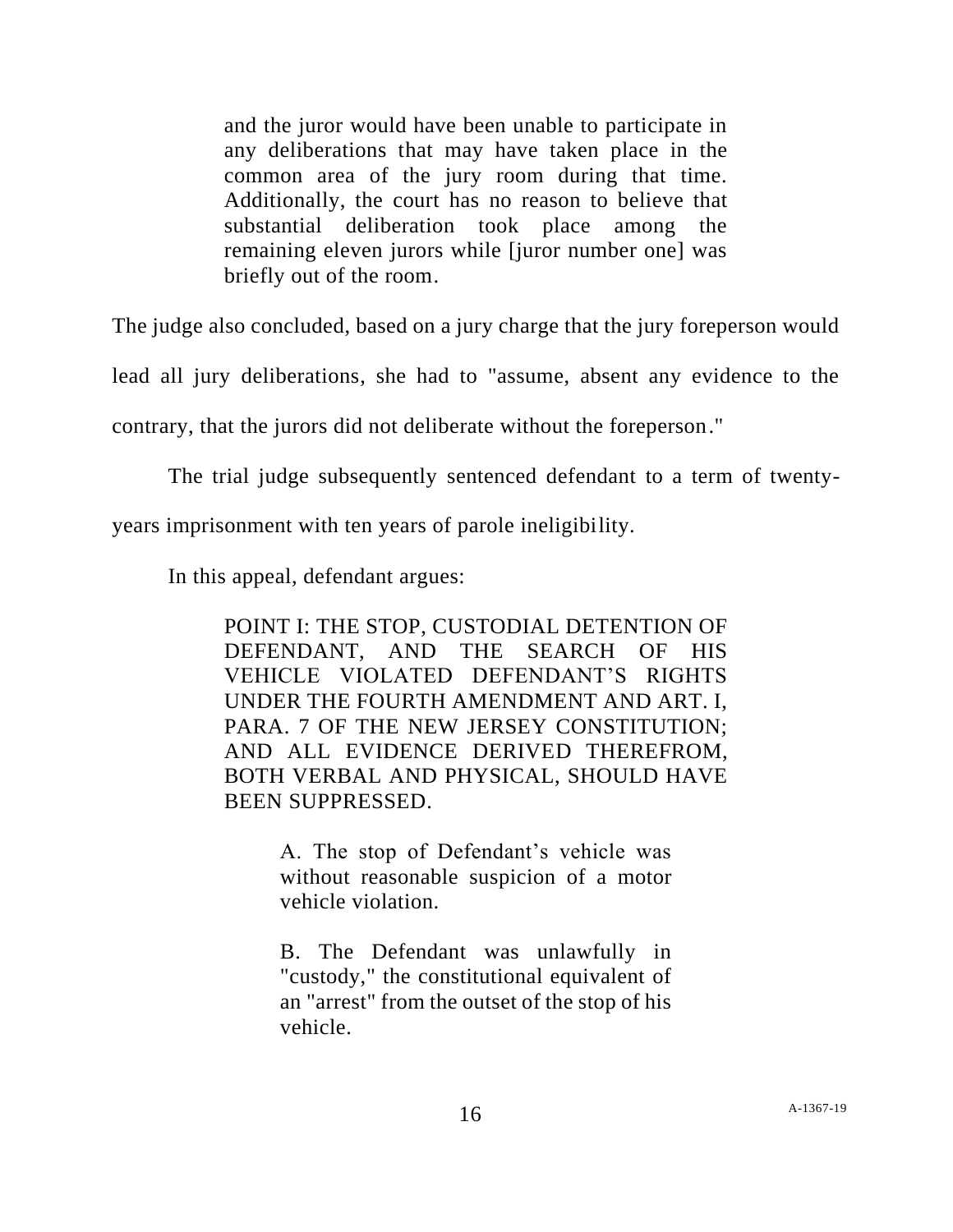C. The deficient training and certification of both the drug sniffing dog and his handler; the conduct of the instant canine search in violation of established standards; and the false reactions of the canine were inadequate to establish probable cause to search.

POINT II: THE COURT BELOW ERRED IN FAILING TO GRANT DEFENDANT'S MOTION FOR A MISTRIAL, AND MOTION FOR A NEW TRIAL BECAUSE HE WAS CONVICTED BASED ON THE "DELIBERATIONS" OF ONLY 11 JURORS.

POINT III: THE COURT ABUSED ITS DISCRETION IN ALLOWING THE STATE TO FILE ITS MOTION FOR AN EXTENDED TERM WELL BEYOND THE TIME REQUIRED BY R. 3:21-4(E); BY FAILING TO GIVE PROPER WEIGHT TO A MITIGATING CIRCUMSTANCE; AND BY FAILING TO APPLY A PAROLE INELIGIBILITY PERIOD OF ONE THIRD THE TERM IMPOSED.

#### II.

Our scope of review of a suppression decision is limited. State v. Ahmad, 246 N.J. 592, 609 (2021). We uphold a trial court's factual findings made in connection with a motion to suppress when "those findings are supported by sufficient credible evidence in the record." Ibid. (quoting State v. Elders, 192 N.J. 224, 243 (2007)). We defer to a trial court's factual findings because they are "informed by [the court's] first-hand assessment of the credibility of the witnesses . . . ." State v. Lentz, 463 N.J. Super. 54, 67 (App. Div. 2020). "[A]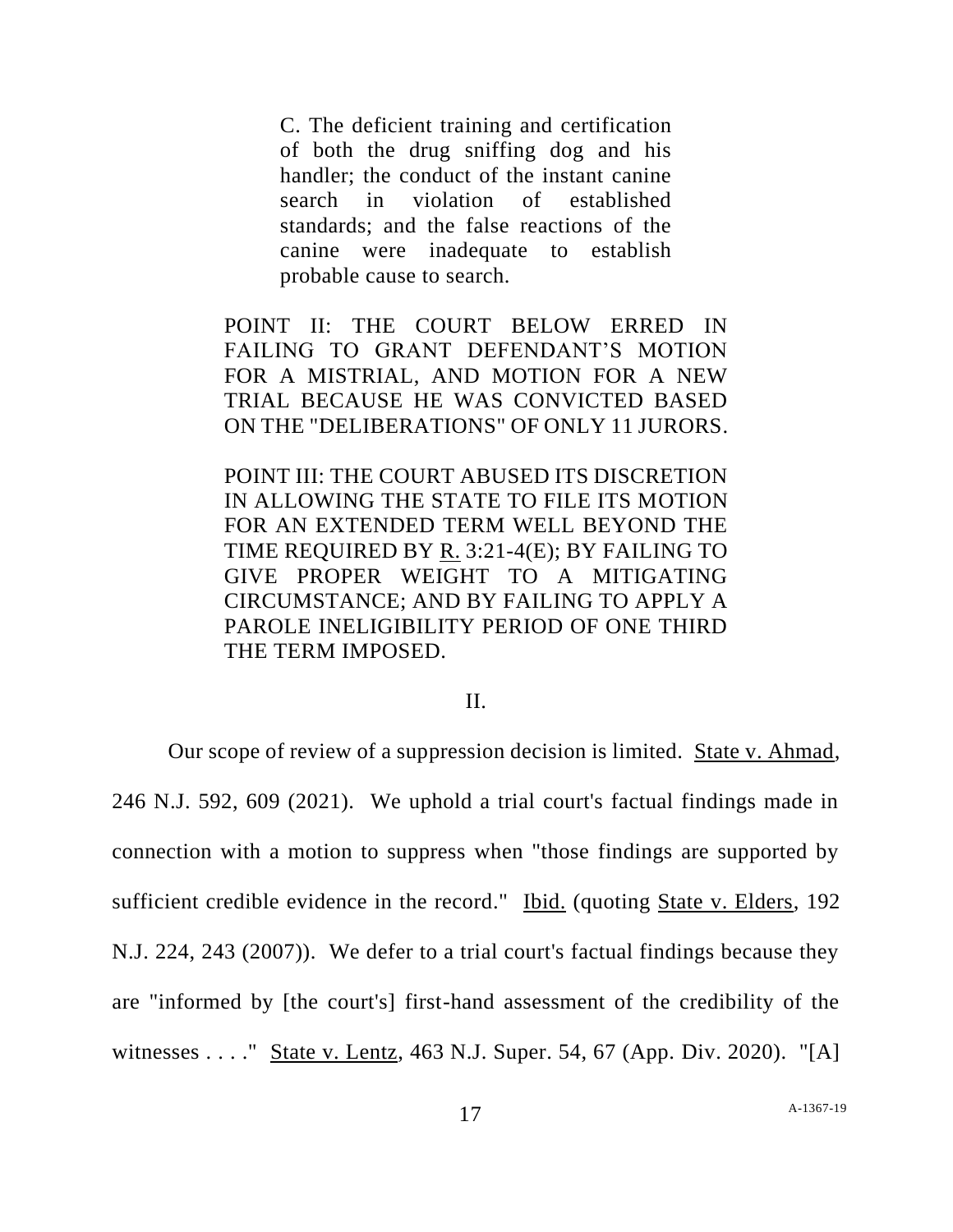trial court's factual findings should not be overturned merely because an appellate court disagrees with the inferences drawn and the evidence accepted by the trial court," State v. S.S., 229 N.J. 360, 374 (2017), but only if the findings are "so clearly mistaken that the interests of justice demand intervention and correction," State v. Gamble, 218 N.J. 412, 425 (2014) (quoting Elders, 192 N.J. at 244). We review de novo a trial court's legal conclusions. Ahmad, 246 N.J. at 609.

### A.

The Fourth Amendment of the United States Constitution and Article I, Paragraph 7 of the New Jersey Constitution forbid law enforcement from conducting unreasonable searches and seizures. State v. Terry, 232 N.J. 218, 231 (2018). A warrantless search or seizure is presumptively unreasonable and invalid. State v. Chisum, 236 N.J. 530, 545 (2019); State v. Hagans, 233 N.J. 30, 38 (2018).

A "roadside stop by a police officer constitutes a seizure under both the Federal and New Jersey Constitutions." State v. Dunbar, 229 N.J. 521, 532 (2017). "To be lawful, an automobile stop 'must be based on reasonable and articulable suspicion that an offense, including a minor traffic offense, has been or is being committed.'" State v. Bacome, 228 N.J. 94, 103 (2017) (quoting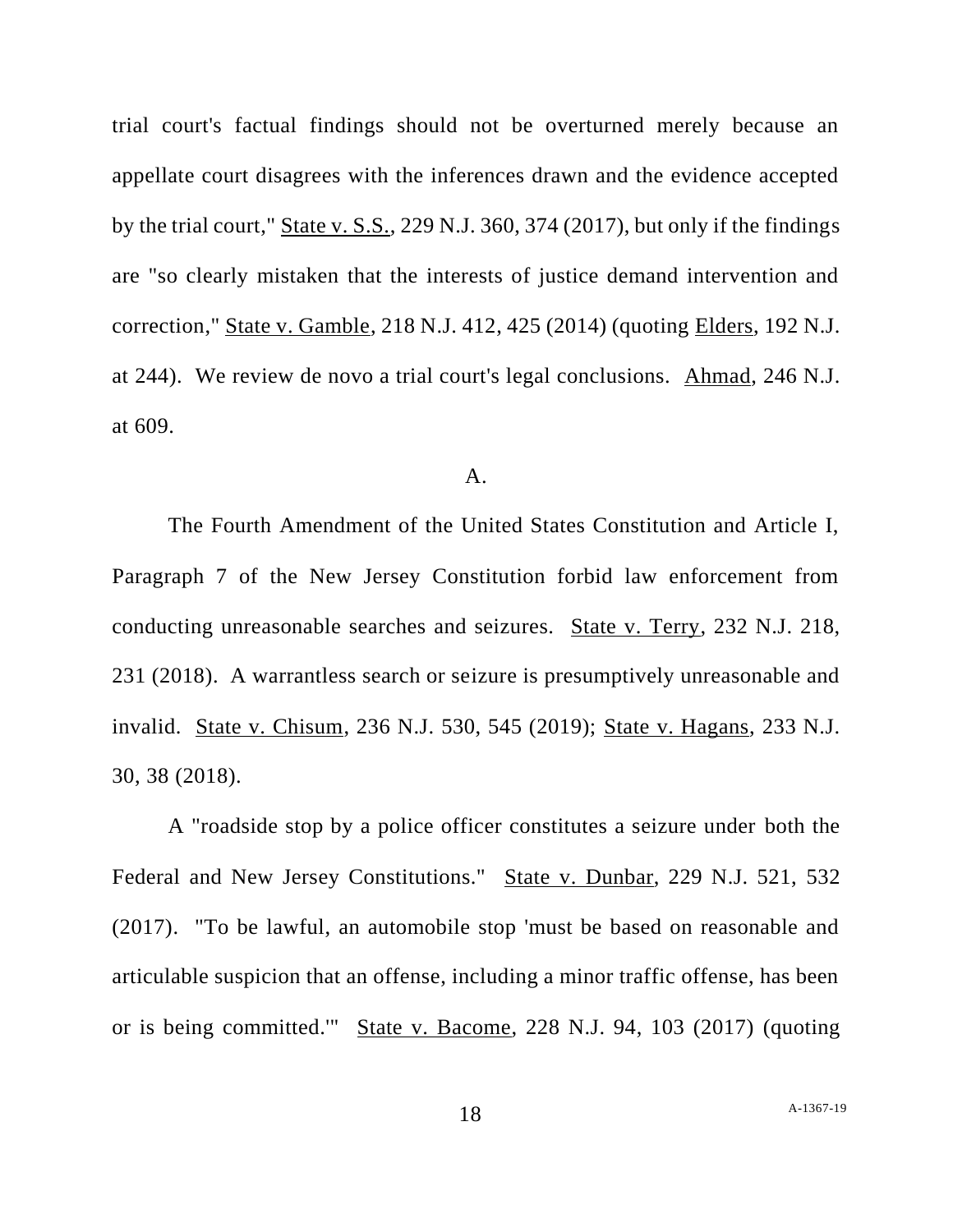State v. Carty, 170 N.J. 632, 639-40 (2002)). The required "'articulable reasons' or 'particularized suspicion' of criminal activity must be based upon the law enforcement officer's assessment of the totality of circumstances with which he is faced . . . in view of [the] officer's experience and knowledge, taken together with rational inferences drawn from those facts." State v. Davis, 104 N.J. 490, 504 (1986).

Haggerty decided to stop defendant's vehicle because from his initial vantage point he could not read the vehicle's temporary registration, which was displayed in the top left corner of the vehicle's rear windshield, and because the vehicle did not have a driver's-side exterior rearview mirror, which the State asserts are traffic offenses pursuant to N.J.S.A. 39:3-33 and 39:3-71. Haggerty failed to explain how the display of the temporary registration violated N.J.S.A. 39:3-33. For example, he did not assert it was marred by "grease, dust, or other blurring matter" or failed to meet the requirement that it be displayed "not less than 12 inches nor more than 48 inches from the ground in a horizontal position." N.J.S.A. 39:3-33. The motion judge's finding that the temporary registration was affixed "improperly" to the rear windshield in violation of N.J.S.A. 39:3-33 and thereby provided reasonable and articulable suspicion an offense was being committed was not supported factually or legally.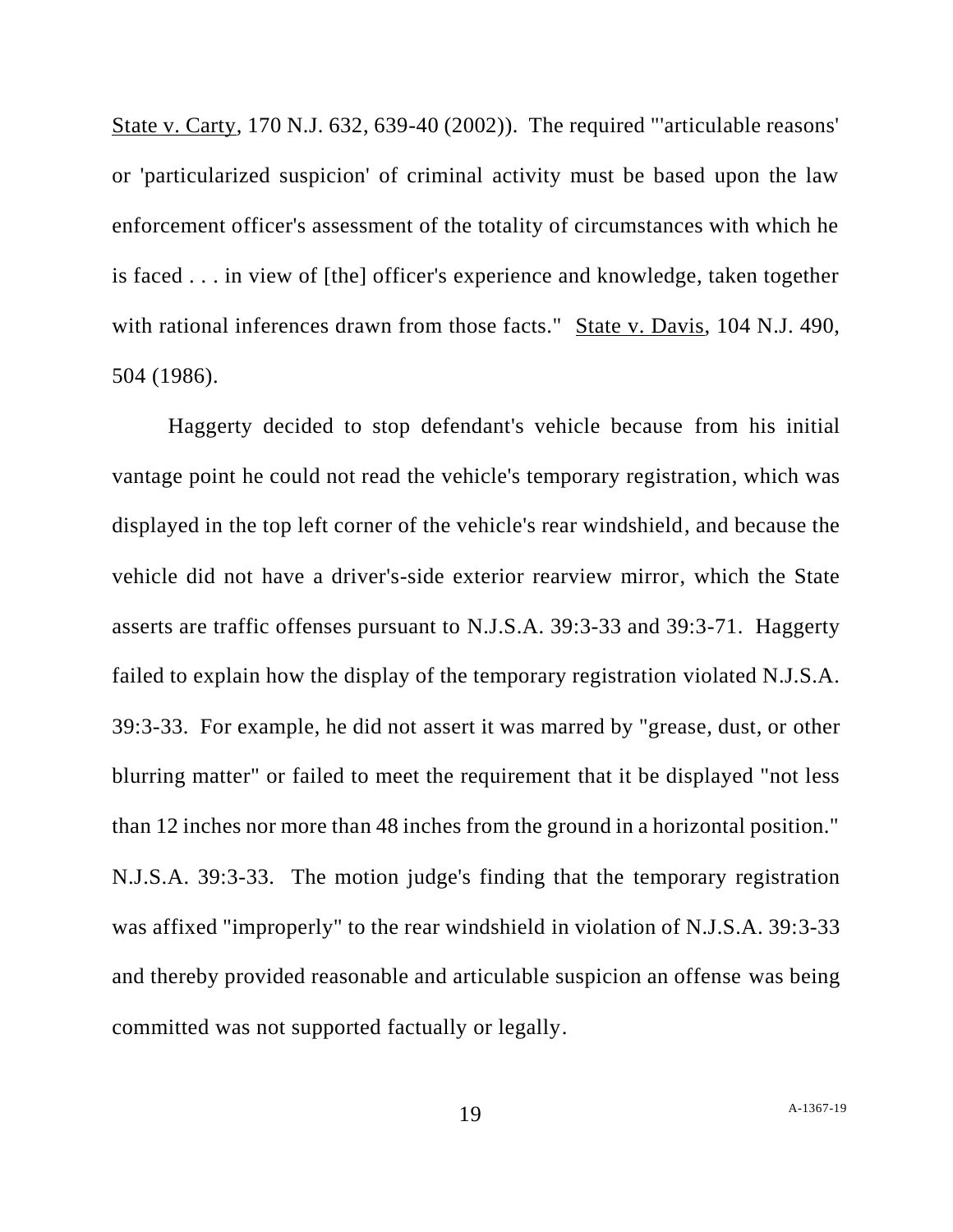Defendant asserts "Haggerty's testimony makes clear" Haggerty noticed the missing mirror after he had decided to stop the vehicle. That assertion is not supported by the record. In both his direct and cross examinations, Haggerty identified the missing mirror as a reason he decided to stop defendant's vehicle. That consistent, and as found by the motion judge, credible testimony regarding the missing mirror supports the conclusion Haggerty had a reasonable and articulable suspicion that an offense, specifically a violation of N.J.S.A. 39:3- 71, was being committed. That alone is sufficient to support Haggerty's decision to stop defendant's vehicle.

### B.

Next, we turn to the propriety of the search of the vehicle and toolbox. "[O]ur constitutional jurisprudence evinces a strong preference" for searches conducted pursuant to "judicially issued warrants." Elders, 192 N.J. at 246. For a court to find permissible a warrantless search, the State must prove the search fell within one of the few recognized exceptions to the warrant requirement. Chisum, 236 N.J. at 545. "Consent to search is a 'long-recognized' exception to the warrant requirement." State v. Hagans, 233 N.J. at 39 (quoting State v. Coles, 218 N.J. 322, 337 (2014)). In consent-based searches, the State must prove consent was given "knowingly and voluntarily." State v. Carty, 170 N.J.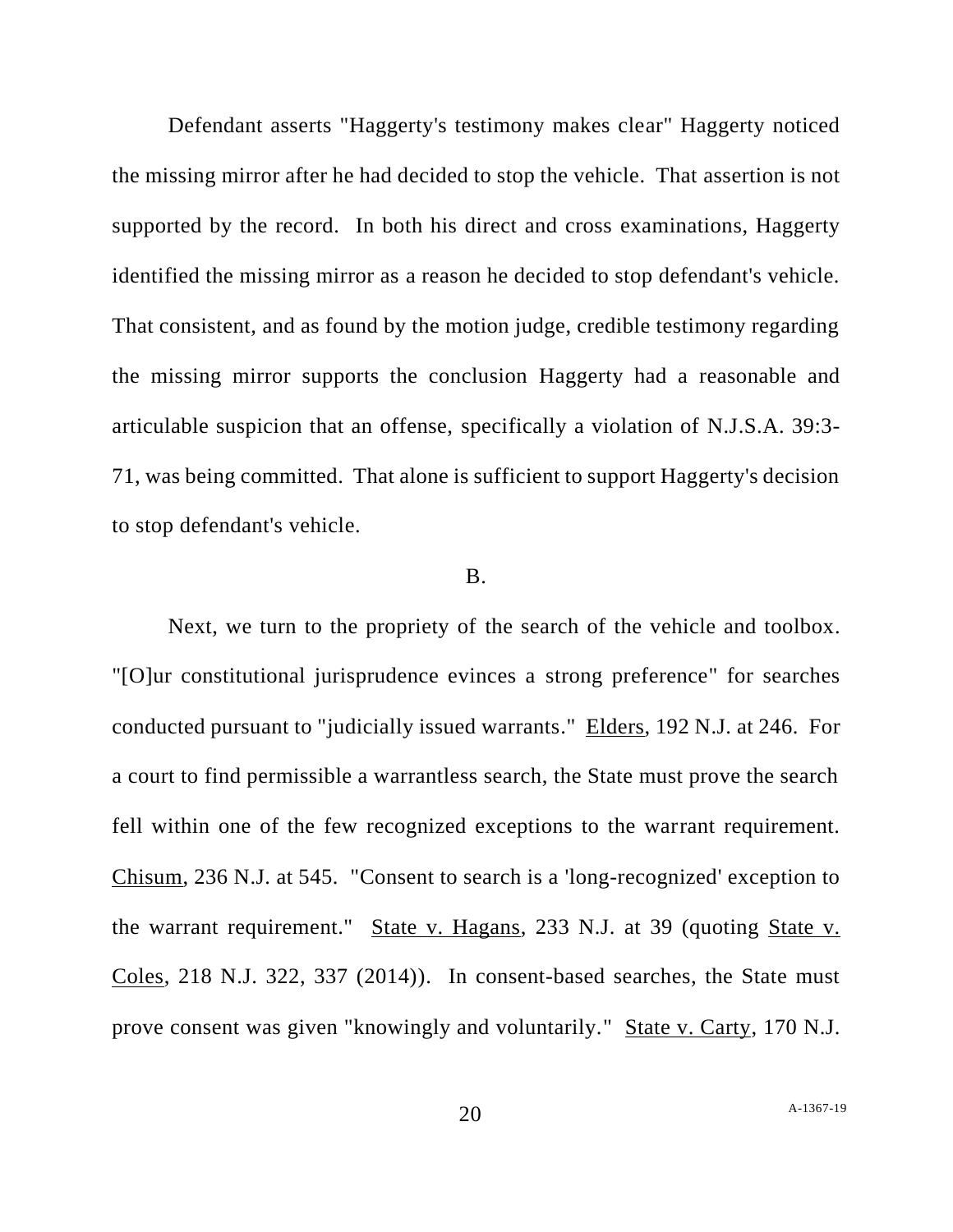632, 639, modified by 174 N.J. 351 (2002); see also State v. Johnson, 68 N.J. 349, 354 (1975) (finding "an essential element of" a voluntary consent "is knowledge of the right to refuse consent").

To establish a defendant knowingly consented to a warrantless search, the State must prove the defendant before consenting understood he had the right to refuse to consent to the search and that by consenting, he was waiving that right. Hagans, 233 N.J. at 39. The State must show "the individual giving consent knew that he or she 'had a choice in the matter.'" Carty, 170 N.J. at 639 (quoting Johnson, 68 N.J. at 354). "One cannot be held to have waived a right if he was unaware of its existence." Johnson, 68 N.J. at 354.

The motion judge erred in concluding defendant had knowingly consented to the search. She based that conclusion in part on her finding Haggerty "had advised [d]efendant that he had the right to refuse or could stop the search, but if that occurred, Haggerty would apply for a search warrant." That finding is not supported by Haggerty's testimony. Instead, Haggerty's testimony demonstrates the police misinformed defendant of his rights and gave defendant contradictory and convoluted instructions that prevented him from knowingly consenting to the search.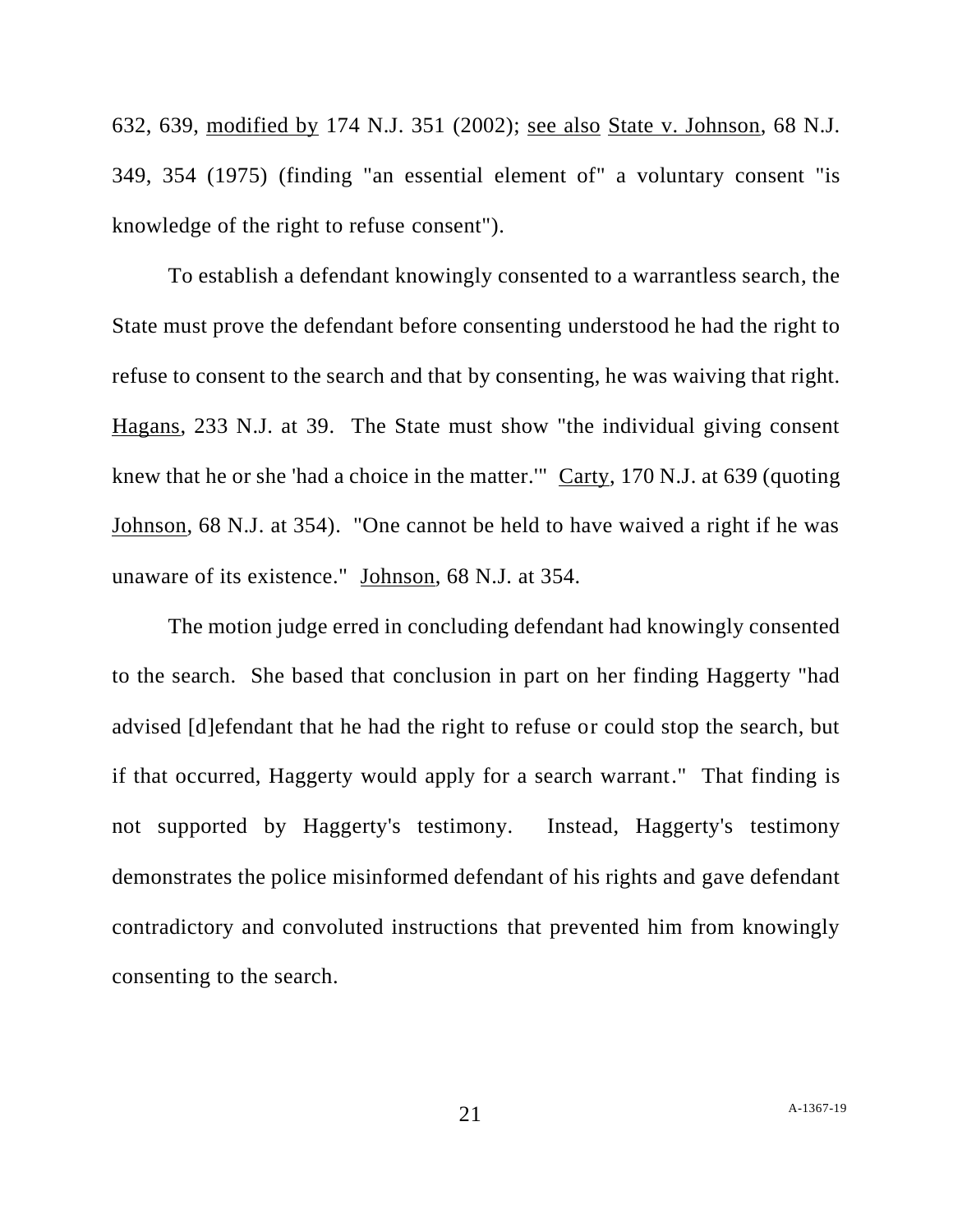Defendant expressly wanted to limit his consent to a search of the areas of the vehicle "where the dog hit." That was his right. "A suspect may of course delimit as he chooses the scope of the search to which he consents." Florida v. Jimeno, 500 U.S. 248, 252 (1991); see also State v. Hampton, 333 N.J. Super. 19, 30 (App. Div. 2000) (finding a suspect has the right to limit the scope of his consent to a motor-vehicle search); State v. Santana, 215 N.J. Super. 63, 72 (App. Div. 1987) (finding "the scope of a consent search is limited by the terms of its authorization"). Instead of respecting defendant's right to limit the scope of his consent, Haggerty misstated the law and incorrectly advised him, "that [is] not how a consent search works" and told him, "it's the entire vehicle" and "[t]he consent to search is not a specific area . . . ." Lieutenant Carrino, instead of correcting Haggerty's misstatement of defendant's rights regarding the consent to search, confirmed it, saying any consent had to be of "the entire vehicle . . . not just where the dog hit." Because defendant's consent was based on the police officers' misstatement of his rights, it was not a knowing consent.

Although the consent form stated defendant could "withdraw [his] consent at any time during the search" and Haggerty told him he could "stop the search at any time during the course of it," Haggerty's instruction that if defendant consented to the search, he was consenting to a search of the entire vehicle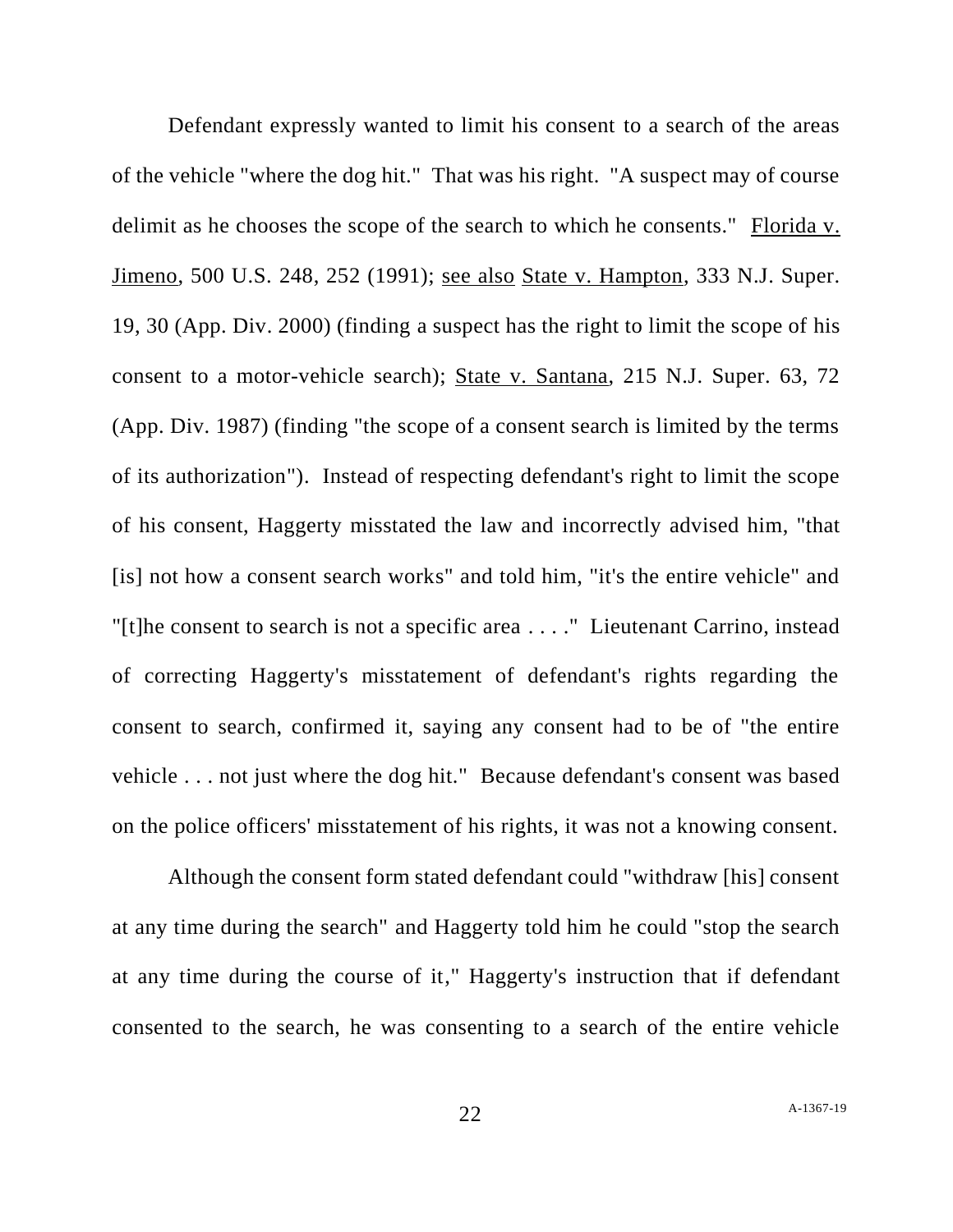directly contradicted the statement about his right to withdraw his consent after the search began. By repeatedly telling him he could consent only to a search of the entire vehicle, the police stripped defendant of the knowledge of his right to limit the scope of his consent, to stop the search once it had begun, and to withdraw his consent after a partial search had occurred.

The State also failed to establish that the search of the toolbox and the bag in the toolbox was lawful. A lawful consent search depends on a knowing and fully informed consent that authorizes the places to be searched. Jimeno, 500 U.S. at 252; Hampton, 333 N.J. Super. at 30. Haggerty's testimony did not establish that defendant consented to a search of closed containers in the trunk. Neither did the consent form, which referenced only the vehicle and said nothing about closed containers contained in the vehicle. See State v. Maristany, 133 N.J. 299, 302 (1993) (finding lawful a search of luggage based on a consent-tosearch form authorizing a search of the vehicle and luggage found in its trunk). Moreover, Haggerty's testimony did not establish probable cause for a search of a closed container in the trunk. The narcotics dog indicated that there might be drugs in the front of the vehicle or in the passenger section near the seam between the front and rear doors. Those hits did not establish probable cause for a search of a closed container in the trunk.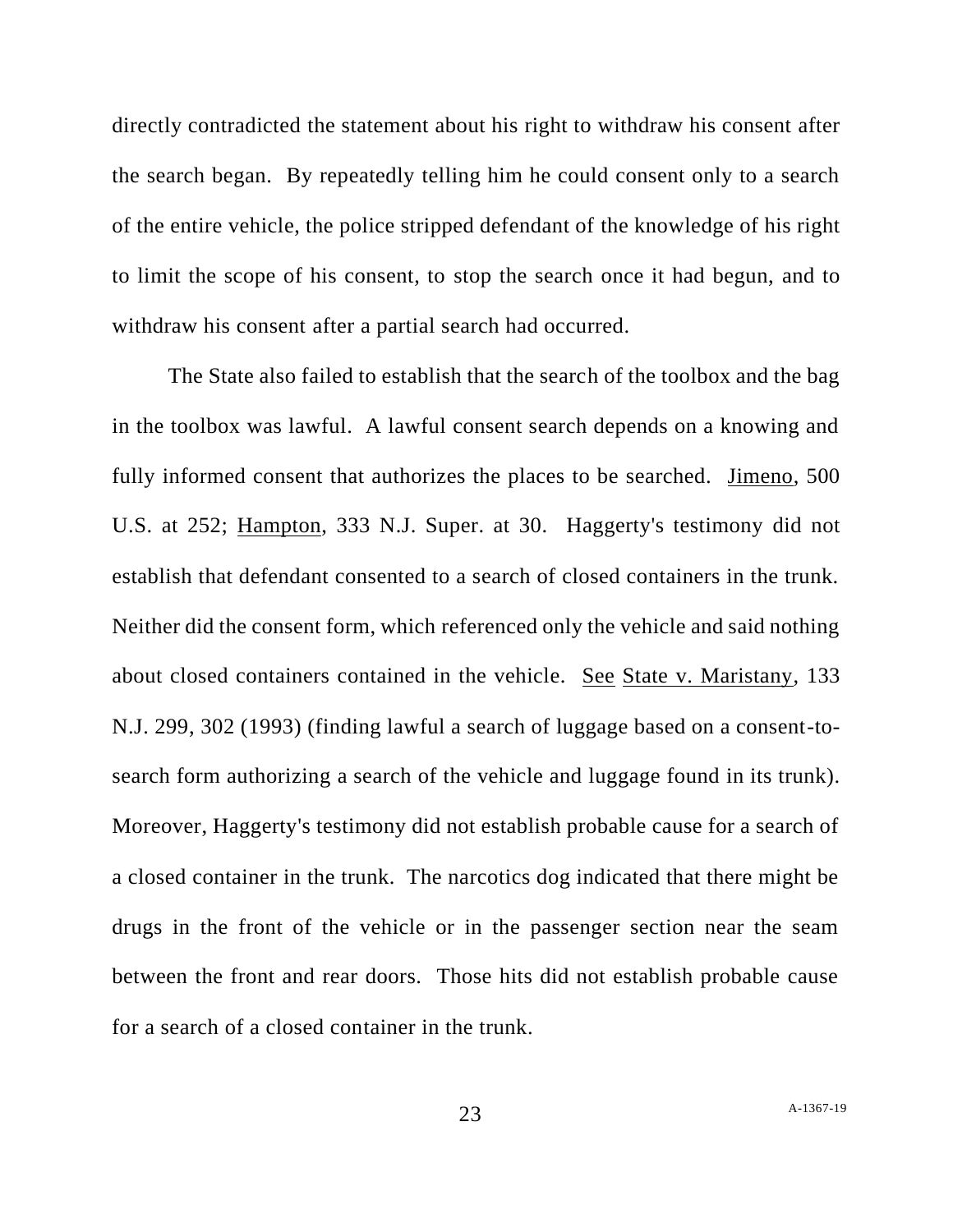The lack of probable cause to open the toolbox found in the trunk was compounded by the inaccurate description of defendant's right to limit the scope of his consent to the search. But for the mixed messages and inaccurate information about his rights the police gave him, defendant might have protested the search of the toolbox. See Hampton, 333 N.J. Super. at 30 (finding defendant had been deprived of right to terminate search or limit scope of search into trunk); State v. Abreu, 257 N.J. Super. 549, 555-56 (App. Div. 1992) (finding defendant could have protested search of a bag in a motor-vehicle stop).

The record is too murky to establish defendant understood his rights regarding consenting to the search. In fact, the record demonstrates a misunderstanding, based on the police officers' inaccurate statements, of what his rights were. Because the State failed to prove defendant understood his rights, the motion judge erred in finding defendant voluntarily and knowingly consented to the search and erred in denying the suppression. Accordingly, we reverse.

## C.

We "will not disturb a trial court's ruling on a motion for a mistrial, absent an abuse of discretion that results in a manifest injustice." State v. Jackson, 211 N.J. 394, 407 (2012); see also State v. Smith, 465 N.J. Super. 515, 532 (App.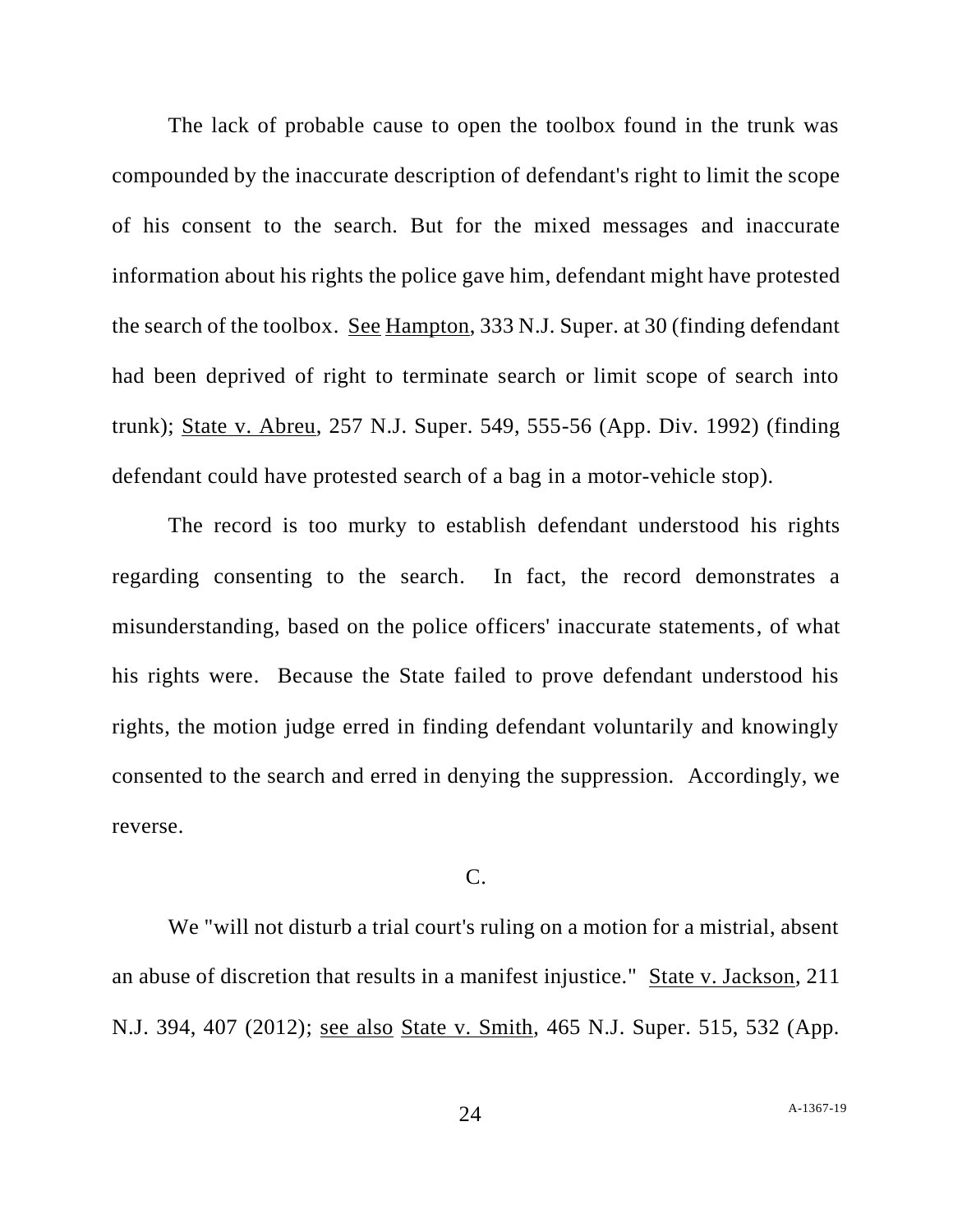Div. 2020). "To address a motion for a mistrial, trial courts must consider the unique circumstances of the case." State v. Smith, 224 N.J. 36, 47 (2016). "If there is 'an appropriate alternative course of action,' a mistrial is not a proper exercise of discretion." Ibid. (quoting State v. Allah, 170 N.J. 269, 281 (2002)). The appropriate and required course of action here was to interview the eleven jurors who remained in the jury room during juror number one's absence to determine if they deliberated during his absence. The trial judge's failure to follow that requested course of action was an abuse of discretion that resulted in a manifest injustice – the deprivation of defendant's right to a fair trial.

This issue regarding juror number one's absence raised a concern that defendant was deprived of his fundamental right to a fair trial. To have a fair trial, given that the parties had not stipulated otherwise in writing with court approval, defendant had to have a "deliberating jury . . . consist[ing] of 12 persons." R. 1:8-2(a); see also State v. Gleaton, 446 N.J. Super. 478, 522 (App. Div. 2016). The allegation of juror number one's misconduct in leaving the jury room required the trial judge to make a "probing inquiry into the possible prejudice caused by any jury irregularity." State v. Scherzer, 301 N.J. Super. 363, 487-88 (App. Div. 1997); see also Barber v. Shop-Rite of Englewood & Assocs., Inc., 406 N.J. Super. 32, 54 (App. Div. 2009). "Where the record does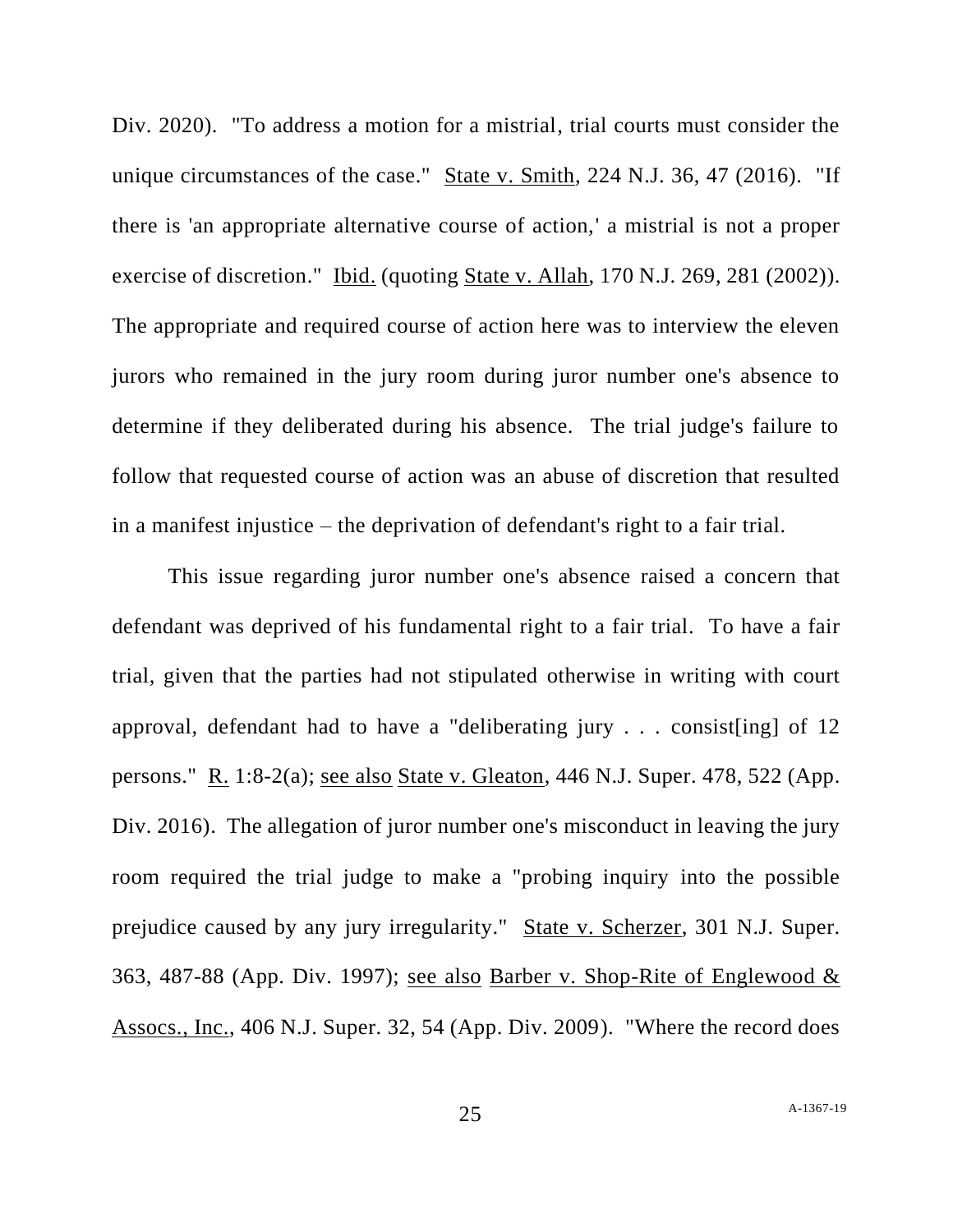not show whether the irregularity was prejudicial, it will be presumed to be so." Scherzer, 301 N.J. Super. at 486.

We know for some time period after deliberations began and before a verdict was reached, only eleven jurors were present in the jury room. What we don't know – because the trial judge chose not to ask the eleven people in the room, the only people with knowledge – is whether they deliberated while juror number one was absent and whether defendant had, for that period of time, a "deliberating jury" of only eleven people.

Resolution of that issue required asking the jurors one question: did the jury continue to deliberate while juror number one was absent? Asking that direct question would not have been an "invasion of [the jury's] sacred process," as the trial judge found. In fact, it would have had no impact on the deliberations. The verdict, though not announced, had already been reached. Questioning the jurors had no potential to disrupt jury deliberations.

Instead of questioning the jurors, the trial judge "assume[d], absent any evidence to the contrary, that the jurors did not deliberate without the foreperson," relying on the jury instructions that the foreperson would "preside over the deliberations" and "lead the deliberations." First, there was no "evidence to the contrary" because the only people with knowledge, the jurors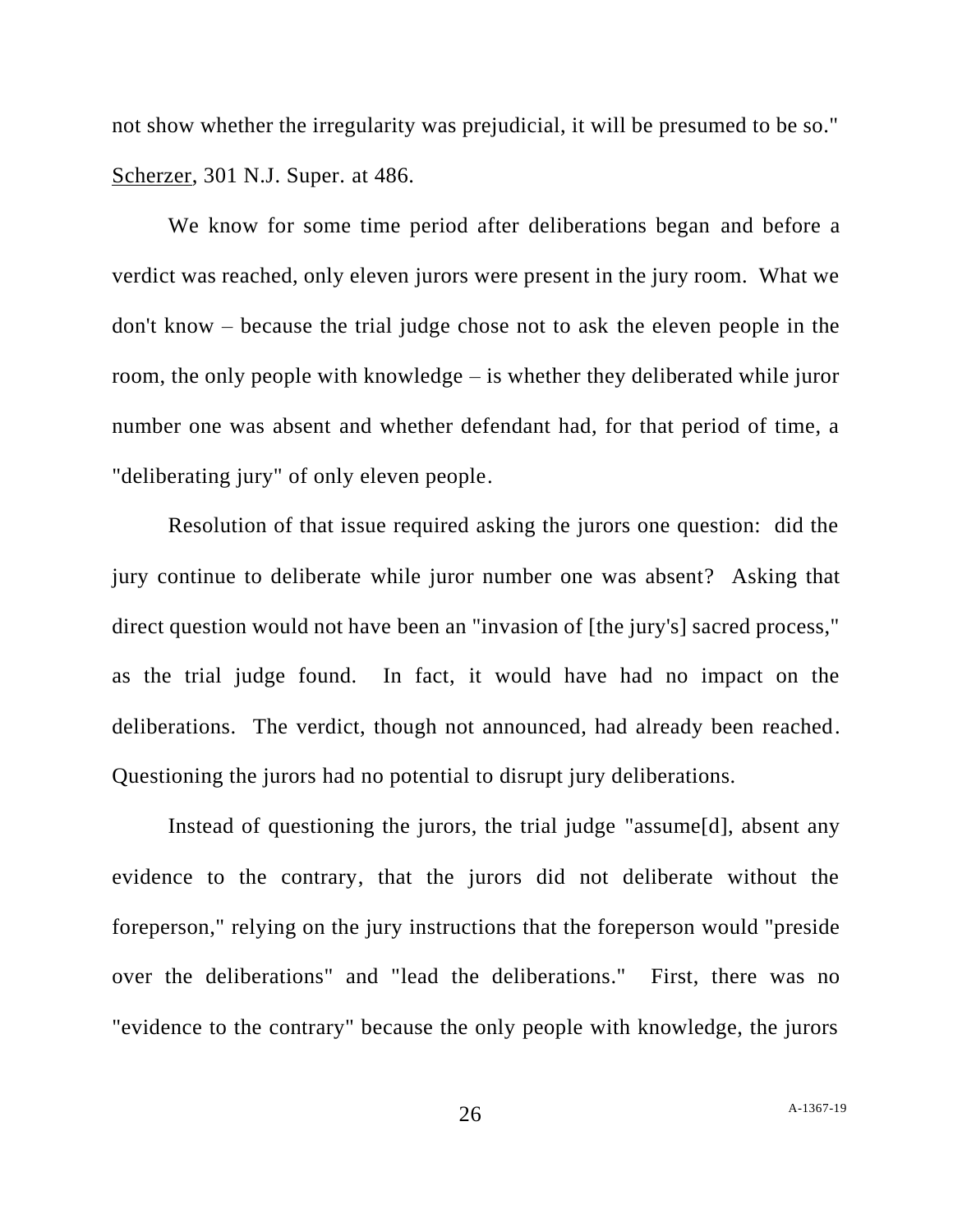who remained in the jury room, weren't asked. Second, the judge's reliance on those instructions was misplaced. Although we generally presume jurors follow instructions, see State v. Armour, 446 N.J. Super. 295, 314 (App. Div. 2016), we know juror number one did not follow the foreperson instructions. Instead of presiding over and leading the deliberations, he left the jury room before a verdict was reached, walked out into the hallway, and was absent from the jury room for an unknown period of time. Leaving the jury room and courtroom to go out to use a restroom in the public hallway is simply not the same thing as using a restroom in the jury room within feet of the other jurors. See State v. Rios, 314 S.W.3d 414, 420 (Mo. Ct. App. 2010) (finding jurors' use of restroom inside the jury room was not juror separation); State v. Jackson, 659 S.E.2d 73, 76 (N.C. Ct. App. 2008) (finding "the jury bathroom . . . to be part of the jury room").

We appreciate the difficult and unusual position in which the trial judge found herself. But to ensure defendant had a fair trial before a deliberating jury of twelve people – which was his right – she had to question the jurors. Failure to do so was an abuse of discretion requiring reversal.